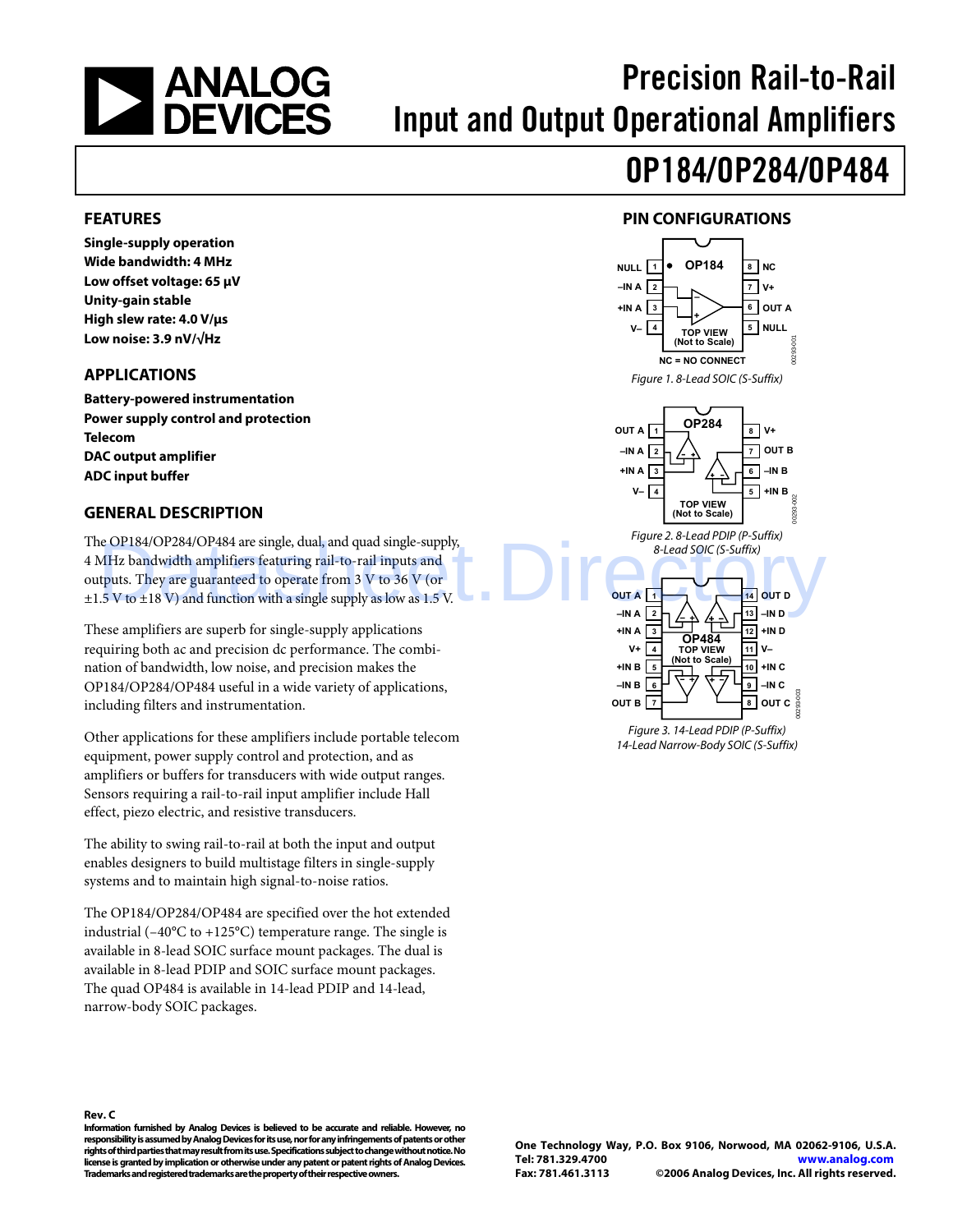### <span id="page-1-0"></span>TABLE OF CONTENTS

| Designing Low Noise Circuits in Single-Supply             |
|-----------------------------------------------------------|
|                                                           |
| Single-Supply, 3 V Instrumentation Amplifier  17          |
|                                                           |
| 5 V Only, 12-Bit DAC Swings Rail-to-Rail 17               |
|                                                           |
|                                                           |
| Low Dropout Regulator with Current Limiting 19            |
| 3 V, 50 Hz/60 Hz Active Notch Filter with False Ground 20 |
|                                                           |
|                                                           |

#### **REVISION HISTORY**

| $3/06$ —Rev. B to Rev. C                      |  |
|-----------------------------------------------|--|
|                                               |  |
|                                               |  |
|                                               |  |
|                                               |  |
|                                               |  |
|                                               |  |
| Changes to Functional Description Section  14 |  |
|                                               |  |
|                                               |  |
|                                               |  |

#### **9/02—Rev. A to Rev. B**

| Changes to Specifications, Input Bias Current Maximum 2 |  |
|---------------------------------------------------------|--|
|                                                         |  |
|                                                         |  |

**6/02—Rev. 0 to Rev. A**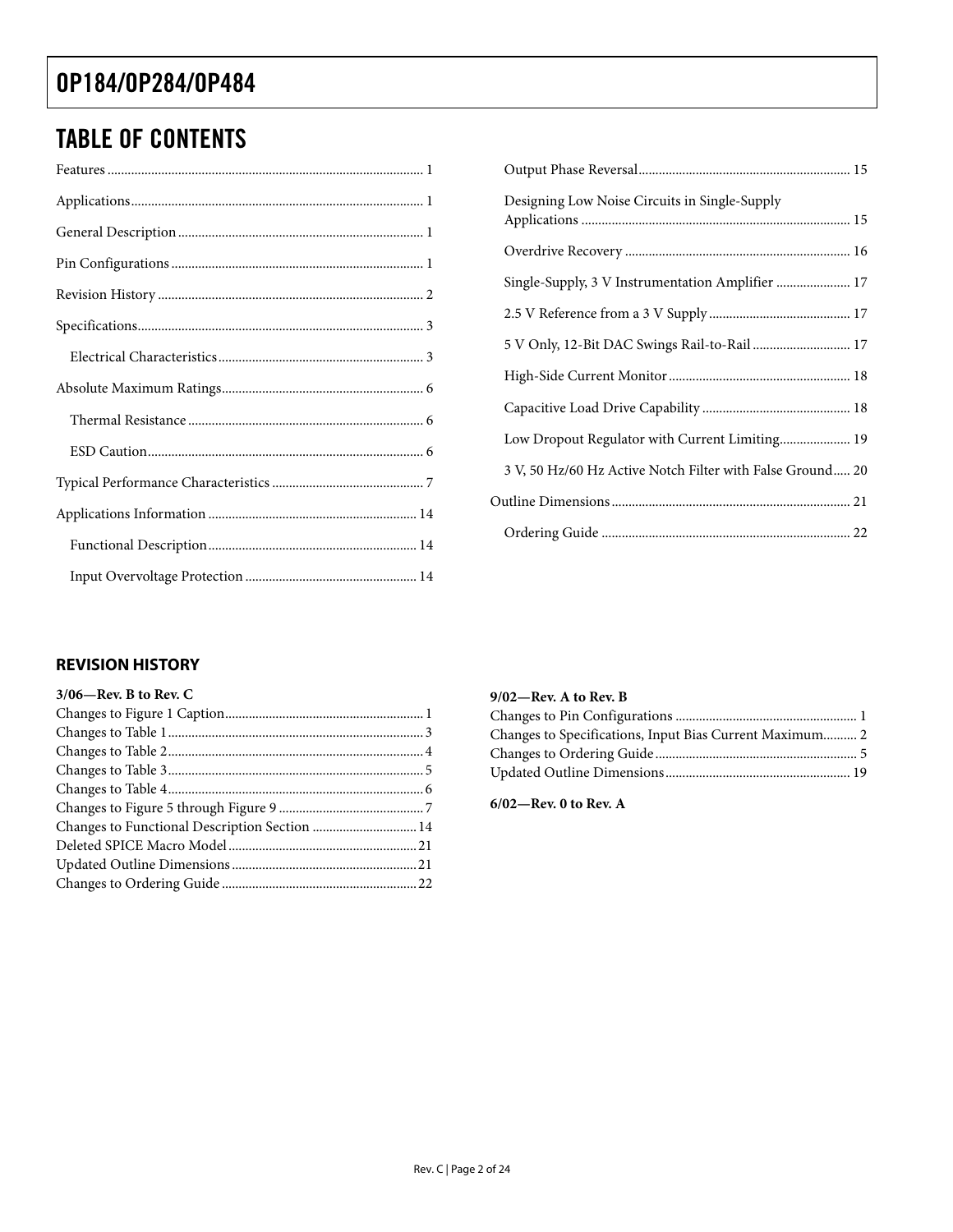### <span id="page-2-0"></span>**SPECIFICATIONS**

#### **ELECTRICAL CHARACTERISTICS**

@  $V_s$  = 5.0 V,  $V_{CM}$  = 2.5 V,  $T_A$  = 25°C, unless otherwise noted.

#### **Table 1.**

<span id="page-2-1"></span>

| <b>Parameter</b>                                | Symbol                | <b>Conditions</b>                                                   | Min  | <b>Typ</b>     | <b>Max</b> | <b>Unit</b>     |
|-------------------------------------------------|-----------------------|---------------------------------------------------------------------|------|----------------|------------|-----------------|
| <b>INPUT CHARACTERISTICS</b>                    |                       |                                                                     |      |                |            |                 |
| Offset Voltage, OP184/OP284E Grade <sup>1</sup> | Vos                   | $-40^{\circ}$ C $\leq$ T <sub>A</sub> $\leq$ +125 $^{\circ}$ C      |      |                | 65         | μV              |
|                                                 |                       | $-40^{\circ}$ C $\leq$ T <sub>A</sub> $\leq$ +125 $^{\circ}$ C      |      |                | 165        | μV              |
| Offset Voltage, OP184/OP284F Grade <sup>1</sup> | Vos                   | $-40^{\circ}$ C $\leq$ T <sub>A</sub> $\leq$ +125 $^{\circ}$ C      |      |                | 125        | μV              |
|                                                 |                       | $-40^{\circ}C \leq T_A \leq +125^{\circ}C$                          |      |                | 350        | μV              |
| Offset Voltage, OP484E Grade <sup>1</sup>       | Vos                   | $-40^{\circ}C \leq T_A \leq +125^{\circ}C$                          |      |                | 75         | μV              |
|                                                 |                       | $-40^{\circ}$ C $\leq$ T <sub>A</sub> $\leq$ +125°C                 |      |                | 175        | μV              |
| Offset Voltage, OP484F Grade <sup>1</sup>       | Vos                   | $-40^{\circ}C \leq T_A \leq +125^{\circ}C$                          |      |                | 150        | μV              |
|                                                 |                       | $-40^{\circ}C \leq T_A \leq +125^{\circ}C$                          |      |                | 450        | μA              |
| Input Bias Current                              | Iв                    | $-40^{\circ}C \leq T_A \leq +125^{\circ}C$                          |      | 60             | 450        | nA              |
|                                                 |                       | $-40^{\circ}C \leq T_A \leq +125^{\circ}C$                          |      |                | 600        | nA              |
| Input Offset Current                            | $\log$                | $-40^{\circ}C \leq T_A \leq +125^{\circ}C$                          |      | $\overline{2}$ | 50         | nA              |
|                                                 |                       | $-40^{\circ}C \leq T_A \leq +125^{\circ}C$                          |      |                | 50         | nA              |
| Input Voltage Range                             |                       |                                                                     | 0    |                | 5          | V               |
| Common-Mode Rejection Ratio                     | <b>CMRR</b>           | $V_{CM}$ = 0 V to 5 V                                               | 60   |                |            | dB              |
|                                                 |                       | $V_{CM} = 1.0 V$ to 4.0 V, $-40^{\circ}C \le T_A \le +125^{\circ}C$ | 86   |                |            | dB              |
| Large Signal Voltage Gain                       | $A_{\rm VO}$          | $R_L = 2 k\Omega$ , $1 V \le V_0 \le 4 V$                           | 50   | 240            |            | V/mV            |
|                                                 |                       | $R_L = 2 k\Omega$ , $-40^{\circ}C \leq T_A \leq +125^{\circ}C$      | 25   |                |            | V/mV            |
| <b>Bias Current Drift</b>                       | $\Delta I_B/\Delta T$ |                                                                     |      | 150            |            | pA/°C           |
| <b>OUTPUT CHARACTERISTICS</b>                   |                       |                                                                     |      |                |            |                 |
| Output Voltage High                             | <b>V<sub>OH</sub></b> | $I_L = 1.0$ mA                                                      | 4.85 |                |            | $\mathsf{V}$    |
| Output Voltage Low                              | VOL                   | $I_L = 1.0$ mA                                                      |      |                | 125        | mV              |
| <b>Output Current</b>                           | $I_{\text{OUT}}$      |                                                                     | ±6.5 |                |            | mA              |
| POWER SUPPLY                                    |                       |                                                                     |      |                |            |                 |
| Power Supply Rejection Ratio                    | <b>PSRR</b>           | $V_s = 2.0 V$ to 10 V, $-40^{\circ}C \le T_A \le +125^{\circ}C$     | 76   |                |            | dB              |
| Supply Current/Amplifier                        | $I_{SY}$              | $V_0 = 2.5 V$ , $-40^{\circ}C \le T_A \le +125^{\circ}C$            |      |                | 1.45       | mA              |
| Supply Voltage Range                            | V <sub>S</sub>        |                                                                     | 3    |                | 36         | $\mathsf{V}$    |
| <b>DYNAMIC PERFORMANCE</b>                      |                       |                                                                     |      |                |            |                 |
| <b>Slew Rate</b>                                | <b>SR</b>             | $R_{L} = 2 k\Omega$                                                 | 1.65 | 2.4            |            | $V/\mu s$       |
| <b>Settling Time</b>                            | t <sub>S</sub>        | To 0.01%, 1.0 V step                                                |      | 2.5            |            | μs              |
| <b>Gain Bandwidth Product</b>                   | GBP                   |                                                                     |      | 3.25           |            | <b>MHz</b>      |
| Phase Margin                                    | Øo                    |                                                                     |      | 45             |            | Degrees         |
| <b>NOISE PERFORMANCE</b>                        |                       |                                                                     |      |                |            |                 |
| <b>Voltage Noise</b>                            | $e_n p-p$             | 0.1 Hz to 10 Hz                                                     |      | 0.3            |            | µV p-p          |
| <b>Voltage Noise Density</b>                    | $e_n$                 | $f = 1$ kHz                                                         |      | 3.9            |            | $nV/\sqrt{Hz}$  |
| <b>Current Noise Density</b>                    | İn                    |                                                                     |      | 0.4            |            | pA/ $\sqrt{Hz}$ |

<span id="page-2-2"></span>1 Input offset voltage measurements are performed by automated test equipment approximately 0.5 seconds after application of power.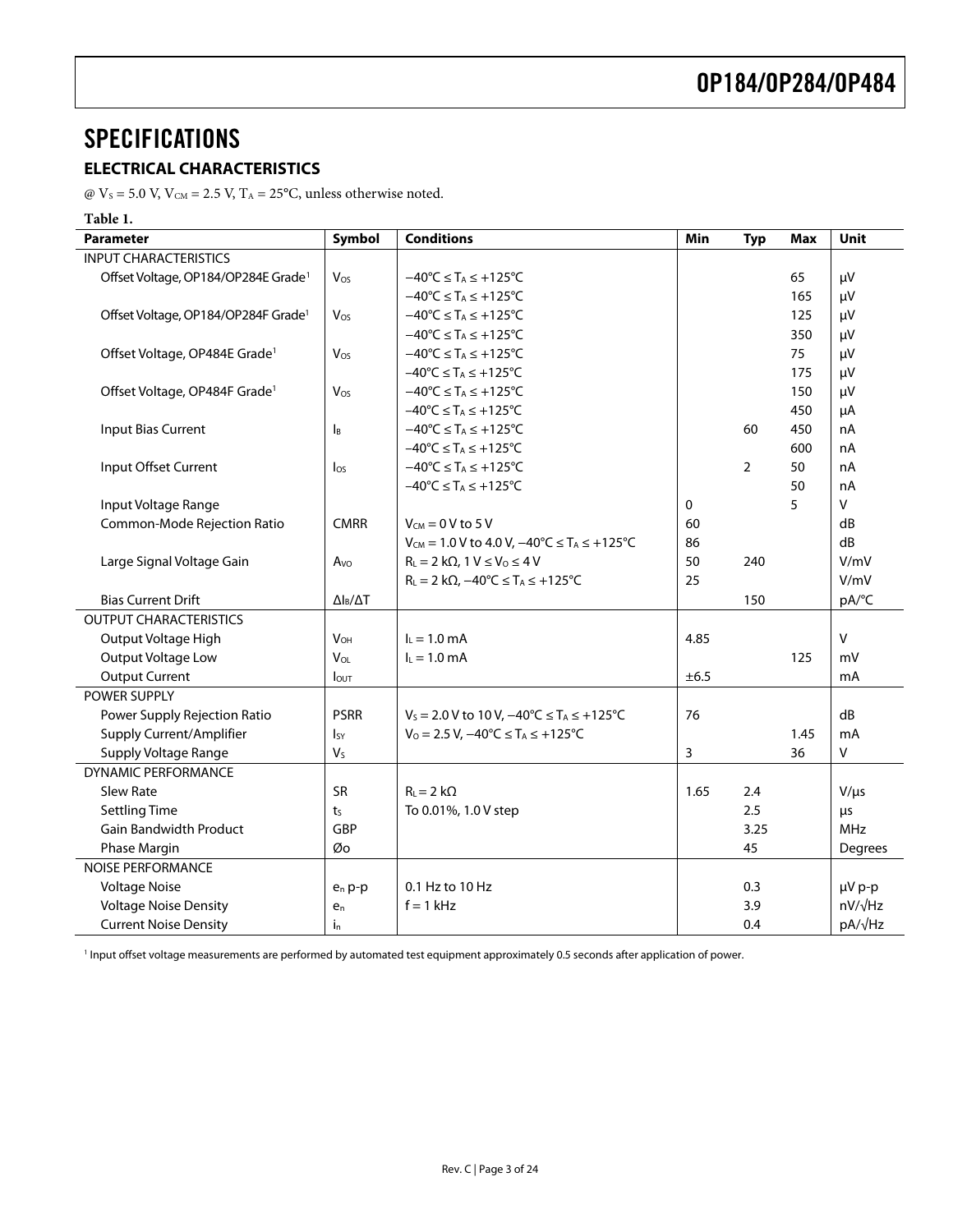|  |  |  |  |  |  |  |  | @ $V_s$ = 3.0 V, $V_{\text{CM}}$ = 1.5 V, T <sub>A</sub> = 25°C, unless otherwise noted. |  |
|--|--|--|--|--|--|--|--|------------------------------------------------------------------------------------------|--|
|--|--|--|--|--|--|--|--|------------------------------------------------------------------------------------------|--|

#### **Table 2.**

<span id="page-3-0"></span>

| <b>Parameter</b>                                | Symbol                 | <b>Conditions</b>                                               | Min  | <b>Typ</b> | <b>Max</b> | Unit           |
|-------------------------------------------------|------------------------|-----------------------------------------------------------------|------|------------|------------|----------------|
| <b>INPUT CHARACTERISTICS</b>                    |                        |                                                                 |      |            |            |                |
| Offset Voltage, OP184/OP284E                    | $V_{OS}$               | $-40^{\circ}$ C $\leq$ T <sub>A</sub> $\leq$ +125 $^{\circ}$ C  |      |            | 65         | μV             |
| Grade <sup>1</sup>                              |                        |                                                                 |      |            |            |                |
|                                                 |                        | $-40^{\circ}$ C $\leq$ T <sub>A</sub> $\leq$ +125°C             |      |            | 165        | μV             |
| Offset Voltage, OP184/OP284F Grade <sup>1</sup> | Vos                    | $-40^{\circ}$ C $\leq$ T <sub>A</sub> $\leq$ +125 $^{\circ}$ C  |      |            | 125        | μV             |
|                                                 |                        | $-40^{\circ}$ C $\leq$ T <sub>A</sub> $\leq$ +125°C             |      |            | 350        | μV             |
| Offset Voltage, OP484E Grade <sup>1</sup>       | Vos                    | $-40^{\circ}$ C $\leq$ T <sub>A</sub> $\leq$ +125°C             |      |            | 100        | μV             |
|                                                 |                        | $-40^{\circ}$ C $\leq$ T <sub>A</sub> $\leq$ +125 $^{\circ}$ C  |      |            | 200        | μV             |
| Offset Voltage, OP484F Grade <sup>1</sup>       | Vos                    | $-40^{\circ}$ C $\leq$ T <sub>A</sub> $\leq$ +125°C             |      |            | 150        | μV             |
|                                                 |                        | $-40^{\circ}$ C $\leq$ T <sub>A</sub> $\leq$ +125 $^{\circ}$ C  |      |            | 450        | μA             |
| Input Bias Current                              | l <sub>B</sub>         | $-40^{\circ}$ C $\leq$ T <sub>A</sub> $\leq$ +125°C             |      | 60         | 450        | nA             |
|                                                 |                        | $-40^{\circ}$ C $\leq$ T <sub>A</sub> $\leq$ +125°C             |      |            | 600        | nA             |
| Input Offset Current                            | $\log$                 | $-40^{\circ}$ C $\leq$ T <sub>A</sub> $\leq$ +125°C             |      |            | 50         | nA             |
| Input Voltage Range                             |                        |                                                                 | 0    |            | 3          | V              |
| Common-Mode Rejection Ratio                     | <b>CMRR</b>            | $V_{CM} = 0 V$ to 3 V                                           | 60   |            |            | dB             |
|                                                 |                        | $V_{CM} = 0$ V to 3 V, $-40^{\circ}C \le T_A \le +125^{\circ}C$ | 56   |            |            | dB             |
| <b>OUTPUT CHARACTERISTICS</b>                   |                        |                                                                 |      |            |            |                |
| Output Voltage High                             | <b>V<sub>OH</sub></b>  | $I_1 = 1.0$ mA                                                  | 2.85 |            |            | V              |
| <b>Output Voltage Low</b>                       | <b>V</b> <sub>OL</sub> | $I_L = 1.0$ mA                                                  |      |            | 125        | mV             |
| <b>POWER SUPPLY</b>                             |                        |                                                                 |      |            |            |                |
| Power Supply Rejection Ratio                    | <b>PSRR</b>            | $V_5 = \pm 1.25$ V to $\pm 1.75$ V                              | 76   |            |            | dB             |
| Supply Current/Amplifier                        | <sub>Isy</sub>         | $V_0 = 1.5 V$ , $-40^{\circ}C \leq T_A \leq +125^{\circ}C$      |      |            | 1.35       | mA             |
| <b>DYNAMIC PERFORMANCE</b>                      |                        |                                                                 |      |            |            |                |
| <b>Gain Bandwidth Product</b>                   | GBP                    |                                                                 |      | 3          |            | <b>MHz</b>     |
| <b>NOISE PERFORMANCE</b>                        |                        |                                                                 |      |            |            |                |
| <b>Voltage Noise Density</b>                    | $e_n$                  | $f = 1$ kHz                                                     |      | 3.9        |            | $nV/\sqrt{Hz}$ |

<span id="page-3-1"></span>1 Input offset voltage measurements are performed by automated test equipment approximately 0.5 seconds after application of power.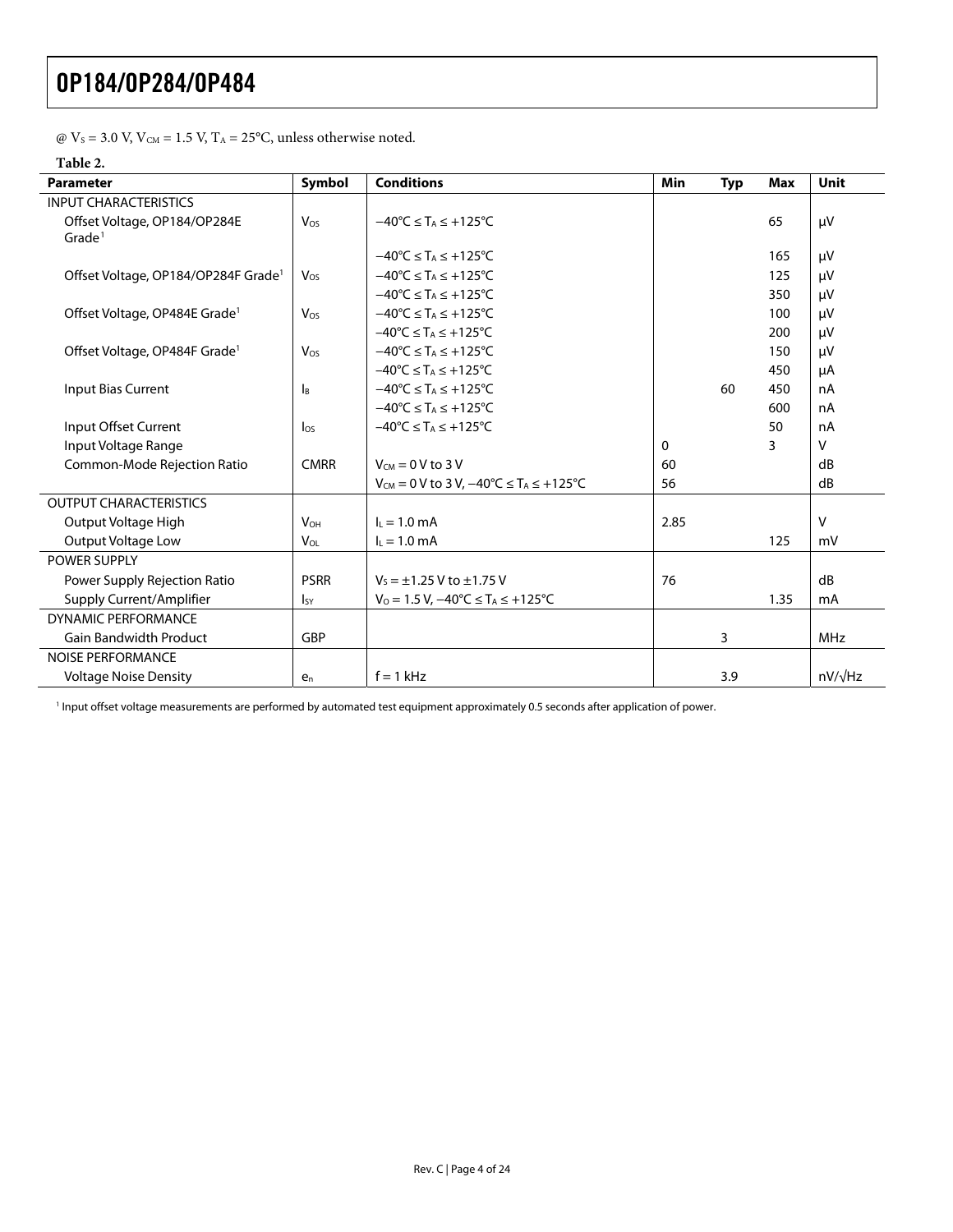$\textcircled{e}\rm{V}_{\rm{}S}=\pm 15.0$  V,  $\rm{V}_{\rm{CM}}=0$  V,  $\rm{T}_{\rm{}A}=25^oC,$  unless otherwise noted. **Table 3.** 

<span id="page-4-0"></span>

| Parameter                                       | Symbol                    | <b>Conditions</b>                                                         | Min   | <b>Typ</b> | Max       | Unit       |
|-------------------------------------------------|---------------------------|---------------------------------------------------------------------------|-------|------------|-----------|------------|
| <b>INPUT CHARACTERISTICS</b>                    |                           |                                                                           |       |            |           |            |
| Offset Voltage, OP184/OP284E Grade <sup>1</sup> | Vos                       | $-40^{\circ}$ C $\leq$ T <sub>A</sub> $\leq$ +125 $^{\circ}$ C            |       |            | 100       | μV         |
|                                                 |                           | $-40^{\circ}C \leq T_A \leq +125^{\circ}C$                                |       |            | 200       | μV         |
| Offset Voltage, OP184/OP284F Grade <sup>1</sup> | Vos                       | $-40^{\circ}C \leq T_A \leq +125^{\circ}C$                                |       |            | 175       | μV         |
|                                                 |                           | $-40^{\circ}$ C $\leq$ T <sub>A</sub> $\leq$ +125 $^{\circ}$ C            |       |            | 375       | μV         |
| Offset Voltage, OP484E Grade <sup>1</sup>       | Vos                       | $-40^{\circ}C \leq T_A \leq +125^{\circ}C$                                |       |            | 150       | μV         |
|                                                 |                           | $-40^{\circ}C \leq T_A \leq +125^{\circ}C$                                |       |            | 300       | μV         |
| Offset Voltage, OP484F Grade <sup>1</sup>       | Vos                       | $-40^{\circ}C \leq T_A \leq +125^{\circ}C$                                |       |            | 250       | μV         |
|                                                 |                           | $-40^{\circ}$ C $\leq$ T <sub>A</sub> $\leq$ +125°C                       |       |            | 500       | μA         |
| Input Bias Current                              | $\mathsf{I}_{\mathsf{B}}$ | $-40^{\circ}C \leq T_A \leq +125^{\circ}C$                                |       | 80         | 450       | nA         |
|                                                 |                           | $-40^{\circ}C \leq T_A \leq +125^{\circ}C$                                |       |            | 575       | nA         |
| Input Offset Current                            | $\log$                    | $-40^{\circ}C \leq T_A \leq +125^{\circ}C$                                |       |            | 50        | nA         |
| Input Voltage Range                             |                           |                                                                           | $-15$ |            | $+15$     | v          |
| Common-Mode Rejection Ratio                     | <b>CMRR</b>               | $V_{CM} = -14.0 V$ to +14.0 V, $-40^{\circ}C \le T_A \le +125^{\circ}C$   | 86    | 90         |           | dB         |
|                                                 |                           | $V_{CM} = -15.0 V to +15.0 V$                                             | 80    |            |           | dB         |
| Large Signal Voltage Gain                       | Avo                       | $R_L = 2 k\Omega$ , $-10 V \le V_0 \le 10 V$                              | 150   | 1000       |           | V/mV       |
|                                                 |                           | $R_L = 2 k\Omega$ , $-40 V \leq T_A \leq +125°C$                          | 75    |            |           | V/mV       |
| Offset Voltage Drift E Grade                    | $\Delta V_{OS}/\Delta T$  |                                                                           |       | 0.2        | 2.00      | µV/°C      |
| <b>Bias Current Drift</b>                       | $\Delta V_B/\Delta T$     |                                                                           |       | 150        |           | pA/°C      |
| <b>OUTPUT CHARACTERISTICS</b>                   |                           |                                                                           |       |            |           |            |
| Output Voltage High                             | <b>V<sub>OH</sub></b>     | $I_L = 1.0$ mA                                                            | 14.8  |            |           | $\vee$     |
| Output Voltage Low                              | V <sub>OL</sub>           | $I_L = 1.0$ mA                                                            |       |            | $-14.875$ | v          |
| <b>Output Current</b>                           | lout                      |                                                                           | ±10   |            |           | mA         |
| POWER SUPPLY                                    |                           |                                                                           |       |            |           |            |
| Power Supply Rejection Ratio                    | <b>PSRR</b>               | $V_S = \pm 2.0$ V to $\pm 18$ V, $-40^{\circ}C \le T_A \le +125^{\circ}C$ | 90    |            |           | dB         |
| Supply Current/Amplifier                        | <b>I</b> sy               | $V_0 = 0 V$ , $-40^{\circ}C \leq T_A \leq +125^{\circ}C$                  |       |            | 2.0       | mA         |
| Supply Current/Amplifier                        | $I_{SY}$                  | $V_s = \pm 18 V$ , $-40^{\circ}C \le T_A \le +125^{\circ}C$               |       |            | 2.25      | mA         |
| <b>DYNAMIC PERFORMANCE</b>                      |                           |                                                                           |       |            |           |            |
| <b>Slew Rate</b>                                | SR                        | $R_{L} = 2 k\Omega$                                                       | 2.4   | 4.0        |           | $V/\mu s$  |
| <b>Full-Power Bandwidth</b>                     | BW <sub>p</sub>           | 1% distortion, $R_L = 2 k\Omega$ , $V_0 = 29 V p-p$                       |       | 35         |           | kHz        |
| <b>Settling Time</b>                            | ts                        | To 0.01%, 10 V step                                                       |       | 4          |           | μs         |
| <b>Gain Bandwidth Product</b>                   | GBP                       |                                                                           |       | 4.25       |           | <b>MHz</b> |
| Phase Margin                                    | Øo                        |                                                                           |       | 50         |           | Degrees    |
| <b>NOISE PERFORMANCE</b>                        |                           |                                                                           |       |            |           |            |
| <b>Voltage Noise</b>                            | $e_n p-p$                 | 0.1 Hz to 10 Hz                                                           |       | 0.3        |           | µV p-p     |
| <b>Voltage Noise Density</b>                    | $e_n$                     | $f = 1$ kHz                                                               |       | 3.9        |           | nV/√Hz     |
| <b>Current Noise Density</b>                    | $i_{n}$                   |                                                                           |       | 0.4        |           | pA/√Hz     |

<span id="page-4-1"></span>1 Input offset voltage measurements are performed by automated test equipment approximately 0.5 seconds after application of power.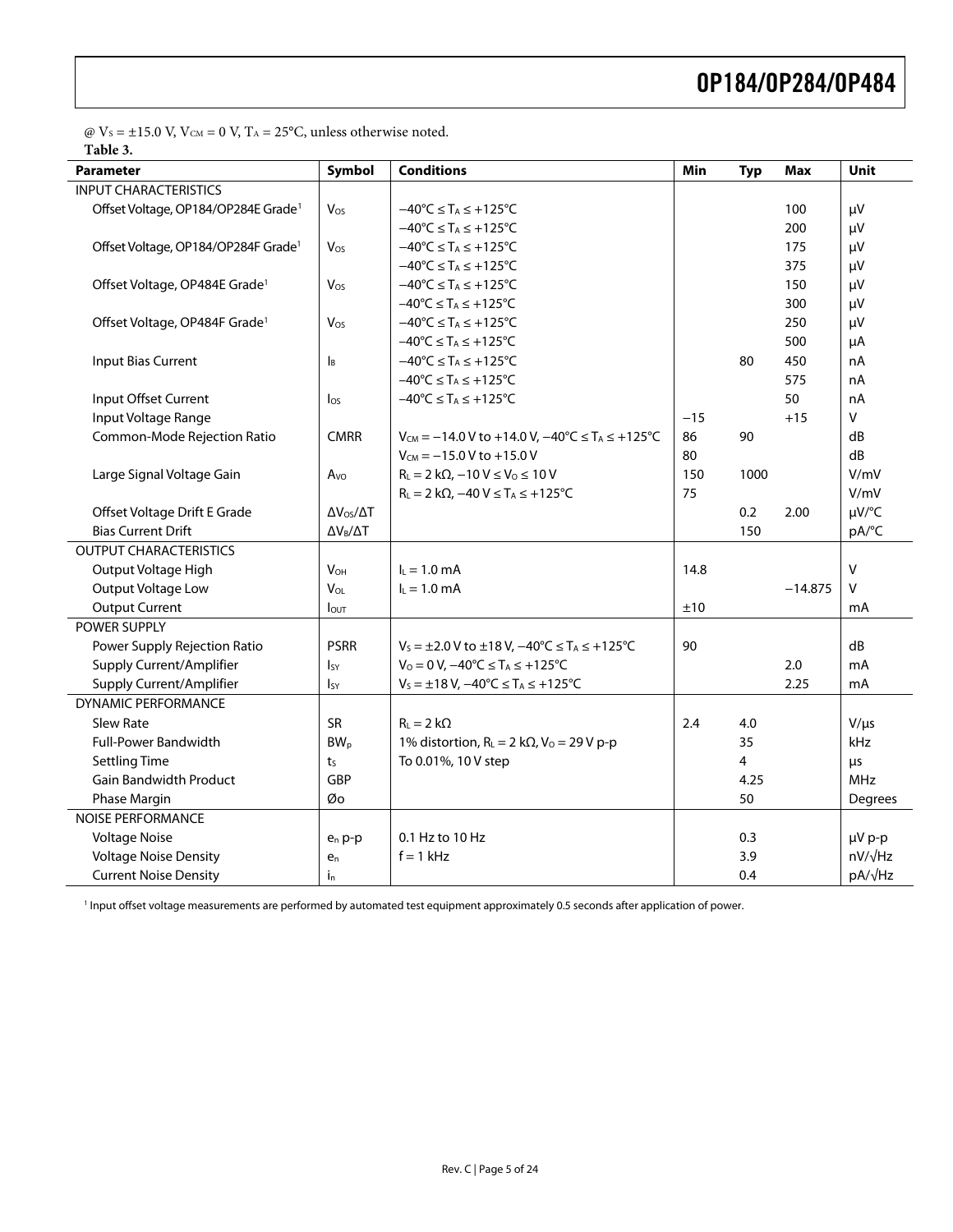### <span id="page-5-0"></span>ABSOLUTE MAXIMUM RATINGS

#### **Table 4.**

| <b>Parameter</b>                               | Rating                              |
|------------------------------------------------|-------------------------------------|
| Supply Voltage                                 | ±18V                                |
| Input Voltage                                  | ±18V                                |
| Differential Input Voltage <sup>1</sup>        | $+0.6V$                             |
| <b>Output Short-Circuit Duration to</b><br>GND | Indefinite                          |
| Storage Temperature Range                      |                                     |
| P-Suffix, S-Suffix Packages                    | $-65^{\circ}$ C to $+150^{\circ}$ C |
| Operating Temperature Range                    |                                     |
| OP184/OP284/OP484E/OP484F                      | $-40^{\circ}$ C to $+125^{\circ}$ C |
| Junction Temperature Range                     |                                     |
| P-Suffix, S-Suffix Packages                    | $-65^{\circ}$ C to $+150^{\circ}$ C |
| Lead Temperature                               | $300^{\circ}$ C                     |
| (Soldering 60 sec)                             |                                     |

<span id="page-5-1"></span>1 For input voltages greater than 0.6 V, the input current should be limited to less than 5 mA to prevent degradation or destruction of the input devices.

Stresses above those listed under Absolute Maximum Ratings may cause permanent damage to the device. This is a stress rating only; functional operation of the device at these or any other conditions above those indicated in the operational section of this specification is not implied. Exposure to absolute maximum rating conditions for extended periods may affect device reliability.

Absolute maximum ratings apply to both DICE and packaged parts, unless otherwise noted.

#### **THERMAL RESISTANCE**

 $θ<sub>IA</sub>$  is specified for the worst-case conditions; that is,  $θ<sub>IA</sub>$  is specified for device in socket for CERDIP and PDIP.  $\theta_{JA}$  is specified for device soldered in circuit board for SOIC packages.

#### **Table 5. Thermal Resistance**

| Package Type            | $\theta_{1A}$ | $\theta_{\rm IC}$ | Unit          |
|-------------------------|---------------|-------------------|---------------|
| 8-Lead PDIP (P-Suffix)  | 103           | 43                | °C/W          |
| 8-Lead SOIC (S-Suffix)  | 158           | 43                | °C/W          |
| 14-Lead PDIP (P-Suffix) | 83            | 39                | °C/W          |
| 14-Lead SOIC (S-Suffix) | 92            | 27                | $\degree$ C/W |

#### **ESD CAUTION**

ESD (electrostatic discharge) sensitive device. Electrostatic charges as high as 4000 V readily accumulate on the human body and test equipment and can discharge without detection. Although this product features proprietary ESD protection circuitry, permanent damage may occur on devices subjected to high energy electrostatic discharges. Therefore, proper ESD precautions are recommended to avoid performance degradation or loss of functionality.





Figure 4. Simplified Schematic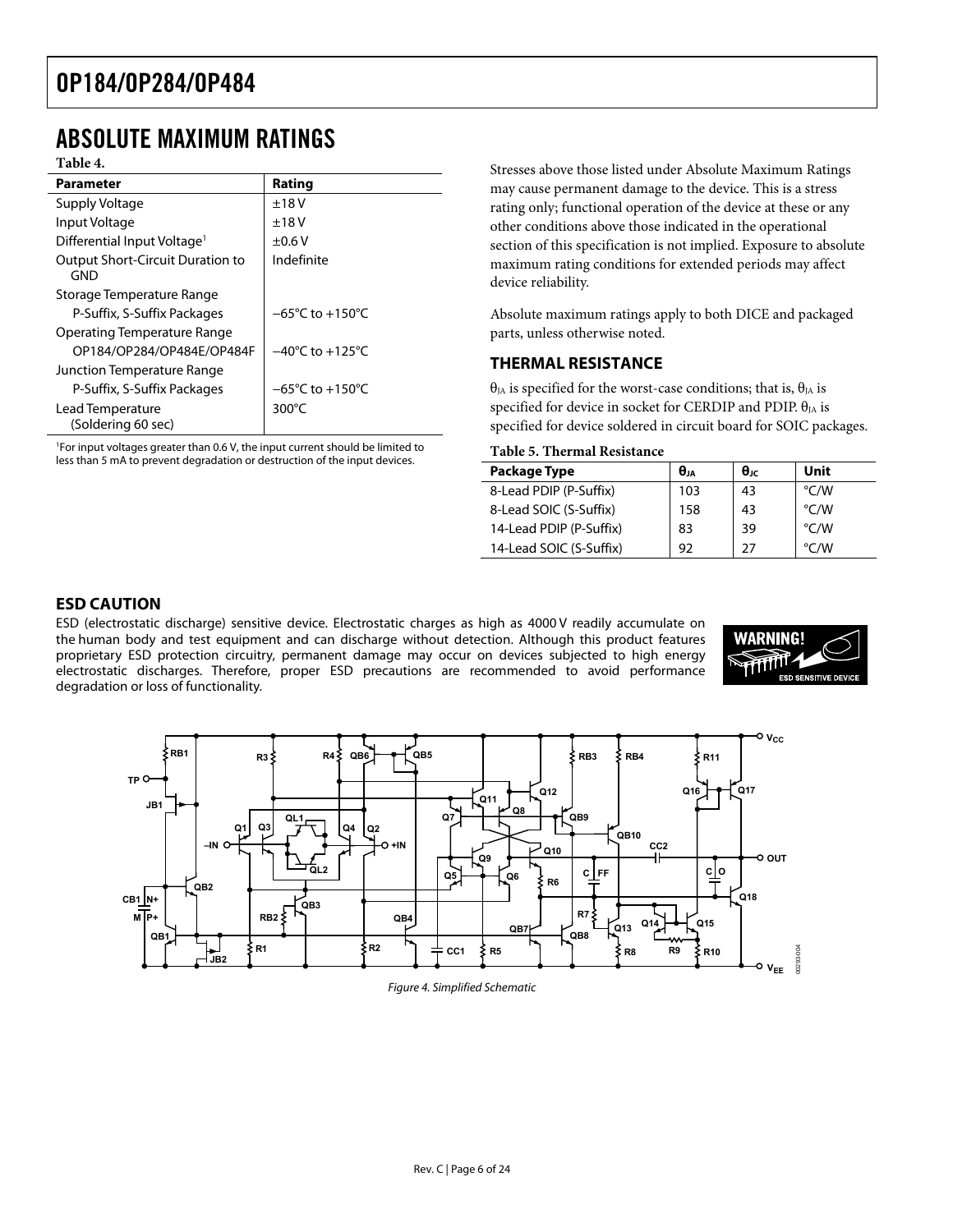<span id="page-6-1"></span>

### <span id="page-6-0"></span>TYPICAL PERFORMANCE CHARACTERISTICS

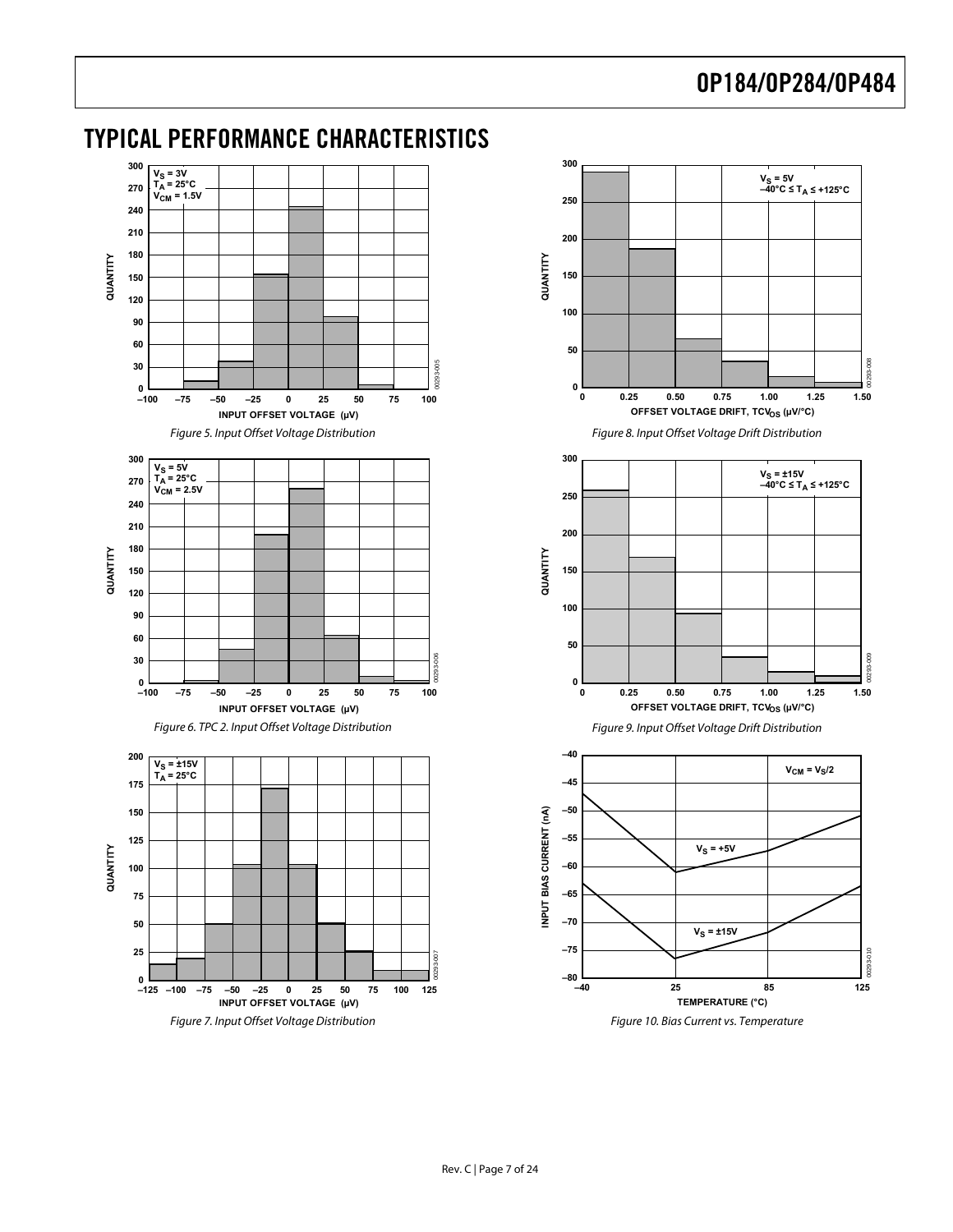





Figure 16. Open-Loop Gain and Phase vs. Frequency (No Load)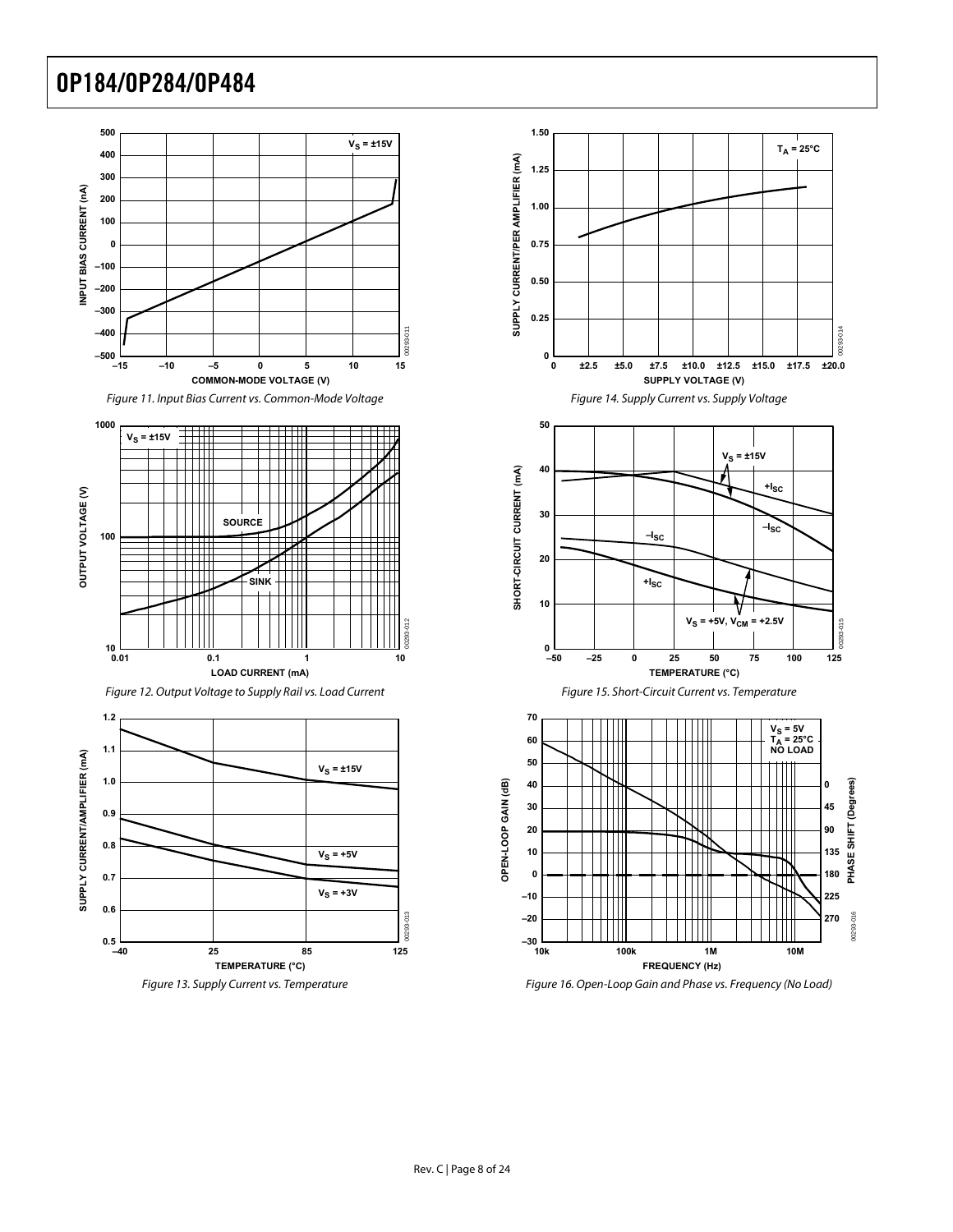

Figure 17. Open-Loop Gain and Phase vs. Frequency (No Load)







Figure 19. Open-Loop Gain vs. Temperature



Figure 20. Closed-Loop Gain vs. Frequency (2 kΩ Load)



Figure 21. Closed-Loop Gain vs. Frequency (2 kΩ Load)



Figure 22. Closed-Loop Gain vs. Frequency (2 kΩ Load)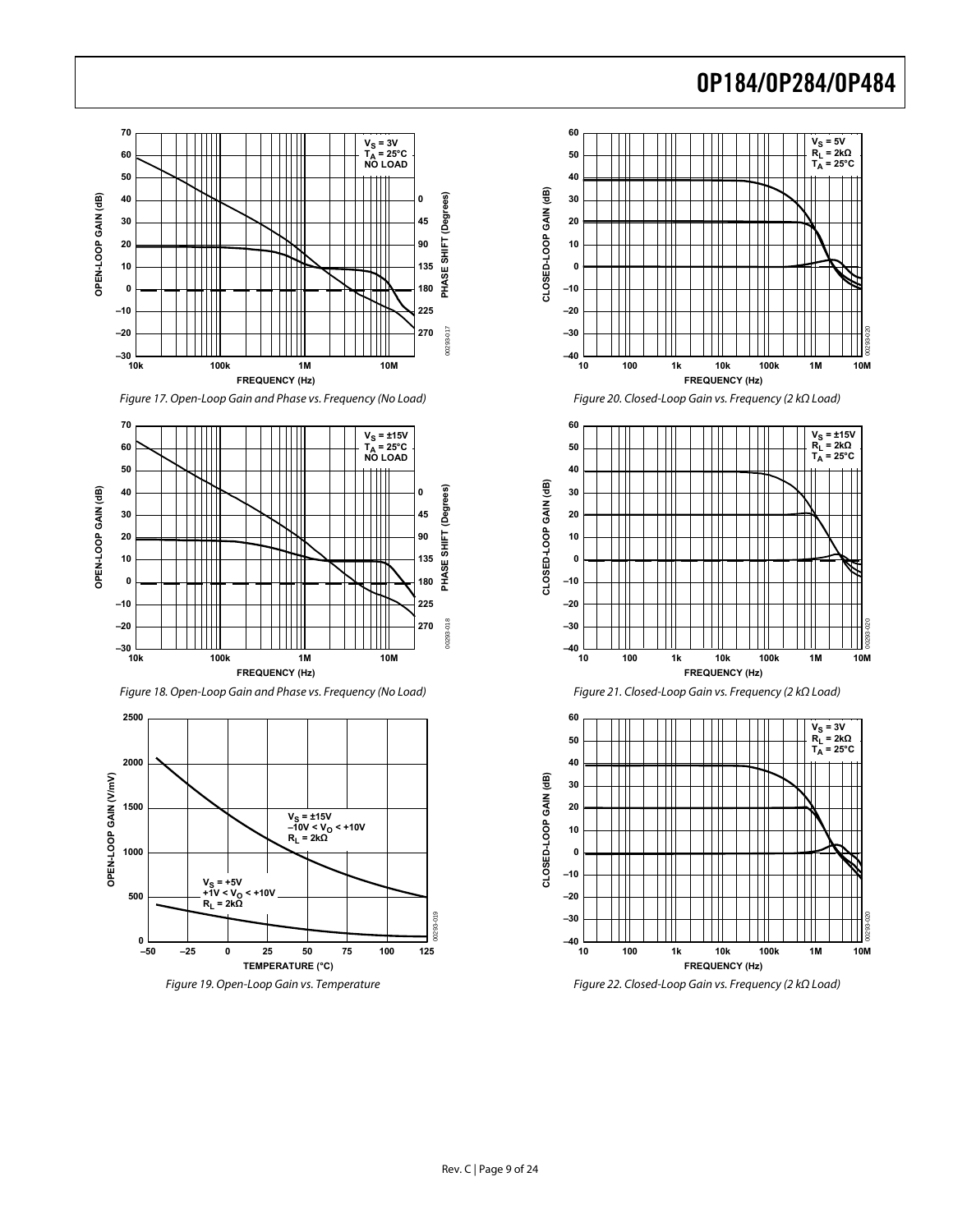

<span id="page-9-0"></span>









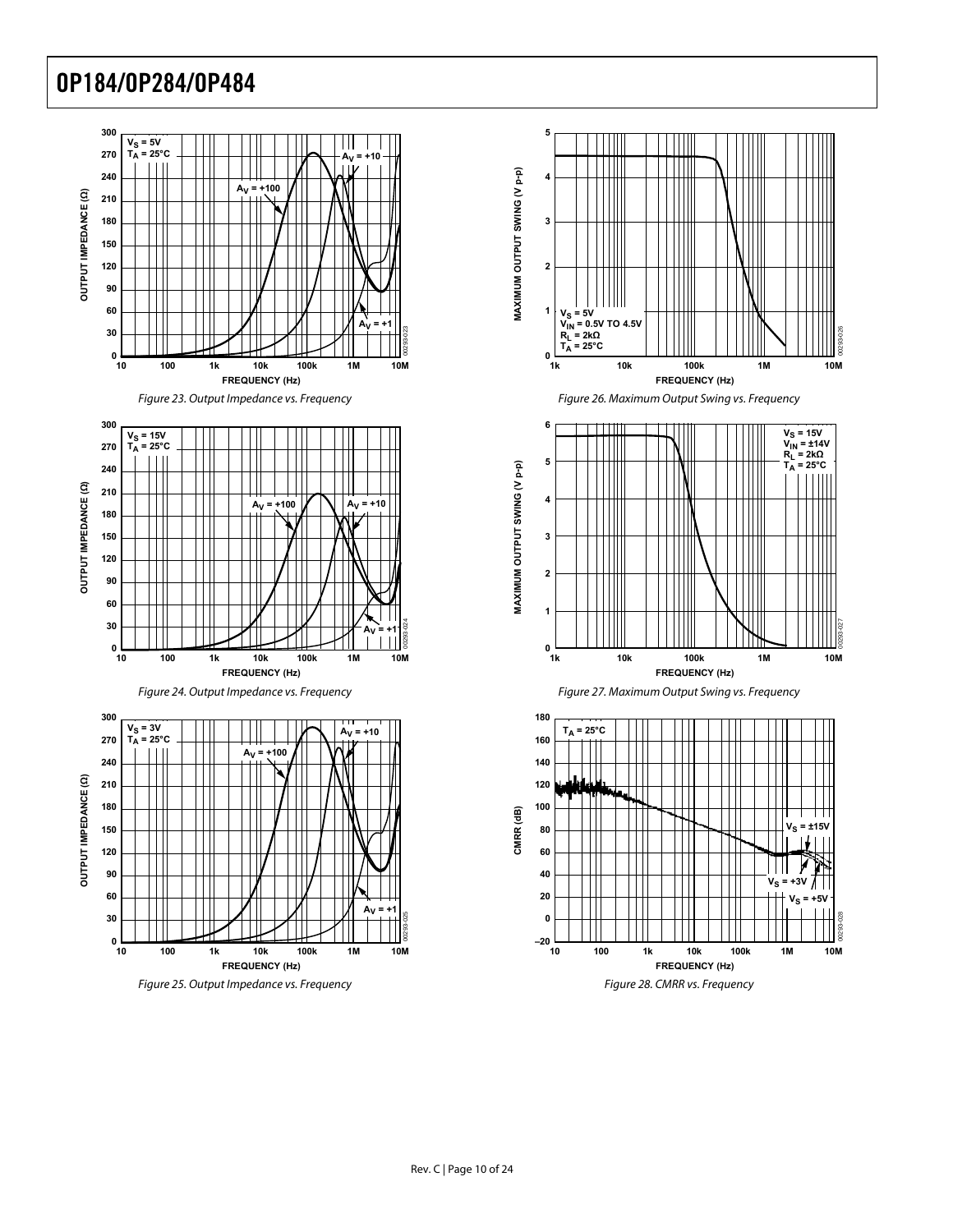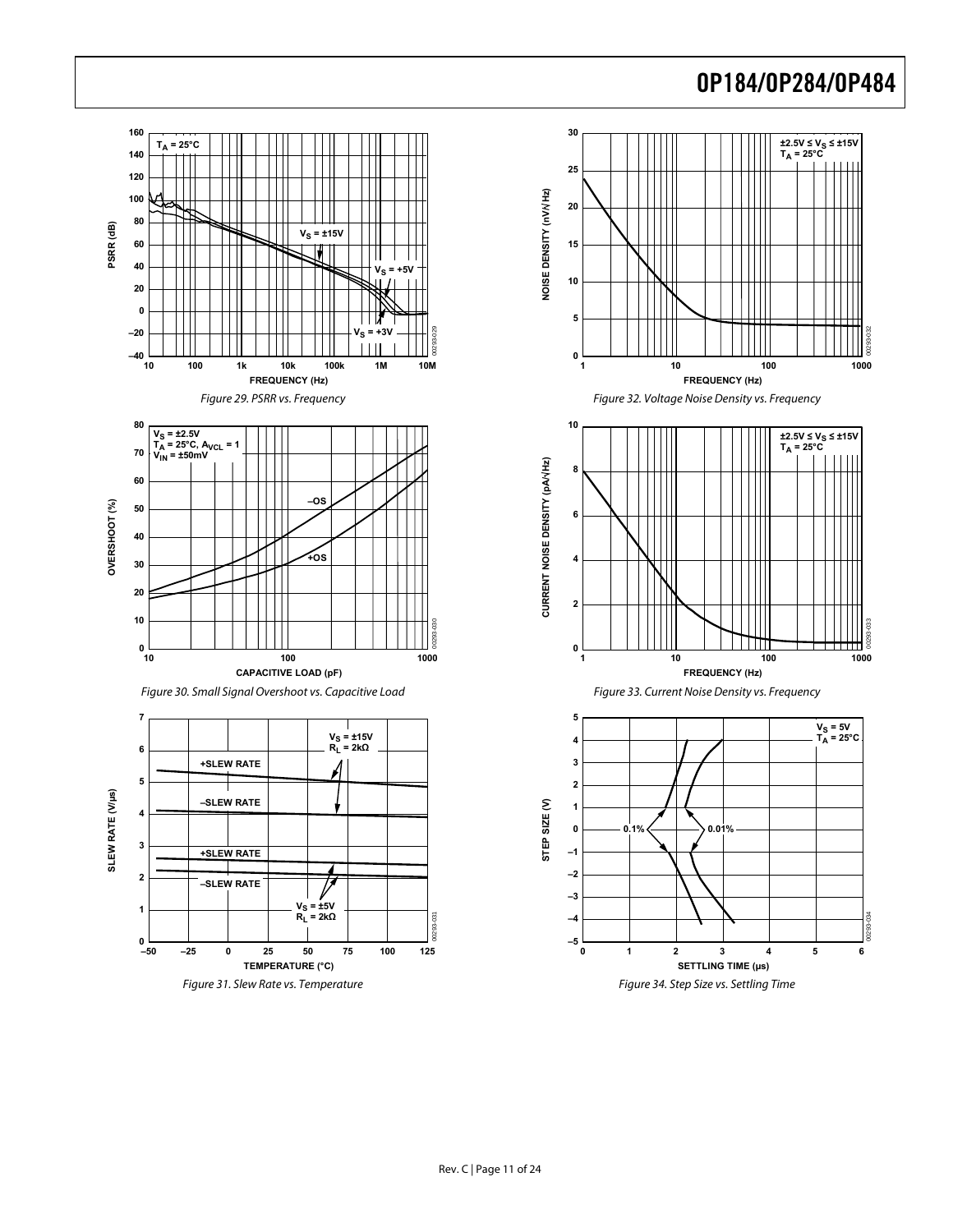



Figure 36. 0.1 Hz to 10 Hz Noise

00293-036



Figure 37. 0.1 Hz to 10 Hz Noise



Figure 38. Channel Separation vs. Frequency





Figure 40. Small Signal Transient Response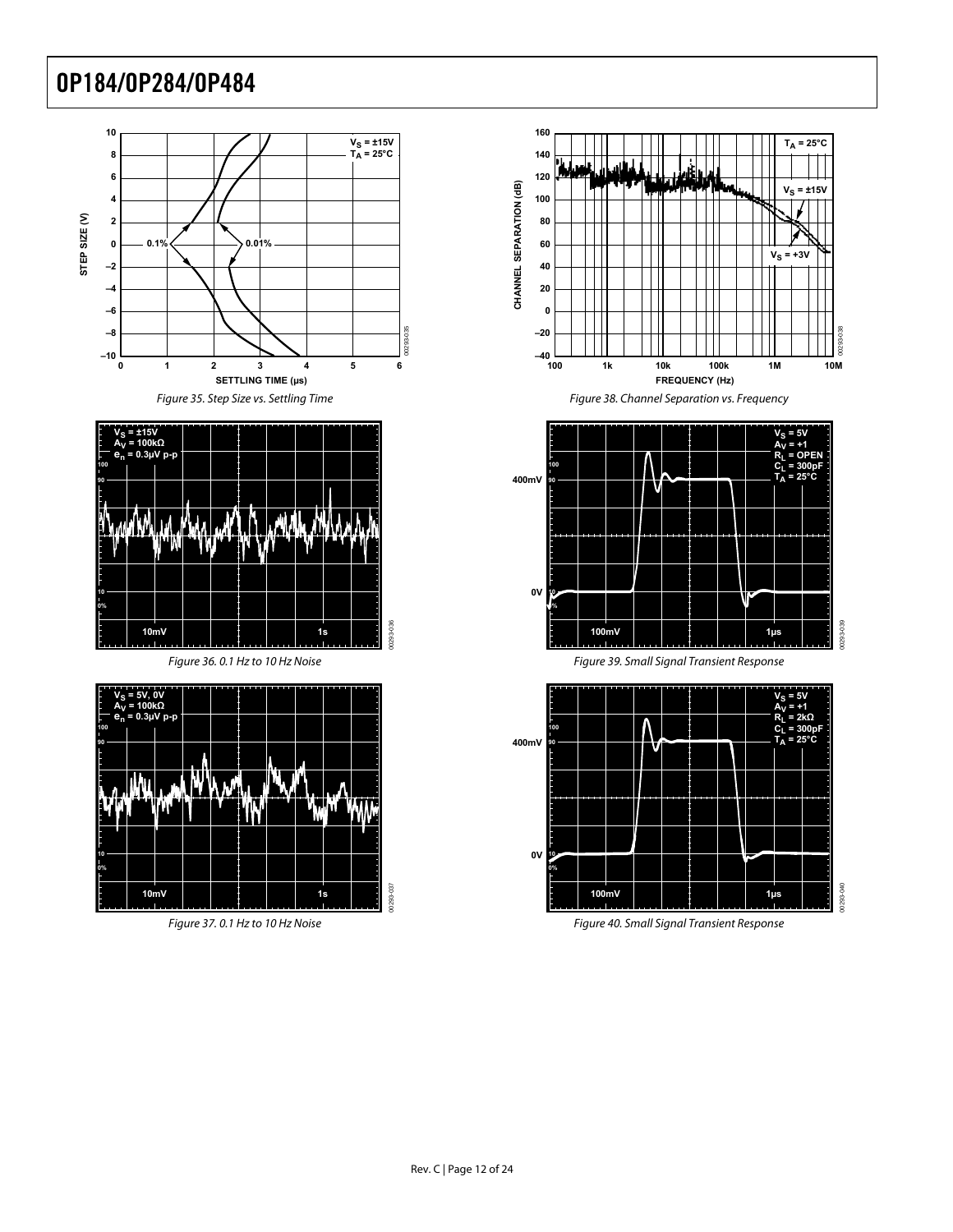



Figure 42. Small Signal Transient Response



Figure 41. Small Signal Transient Response Figure 43. Total Harmonic Distortion vs. Frequency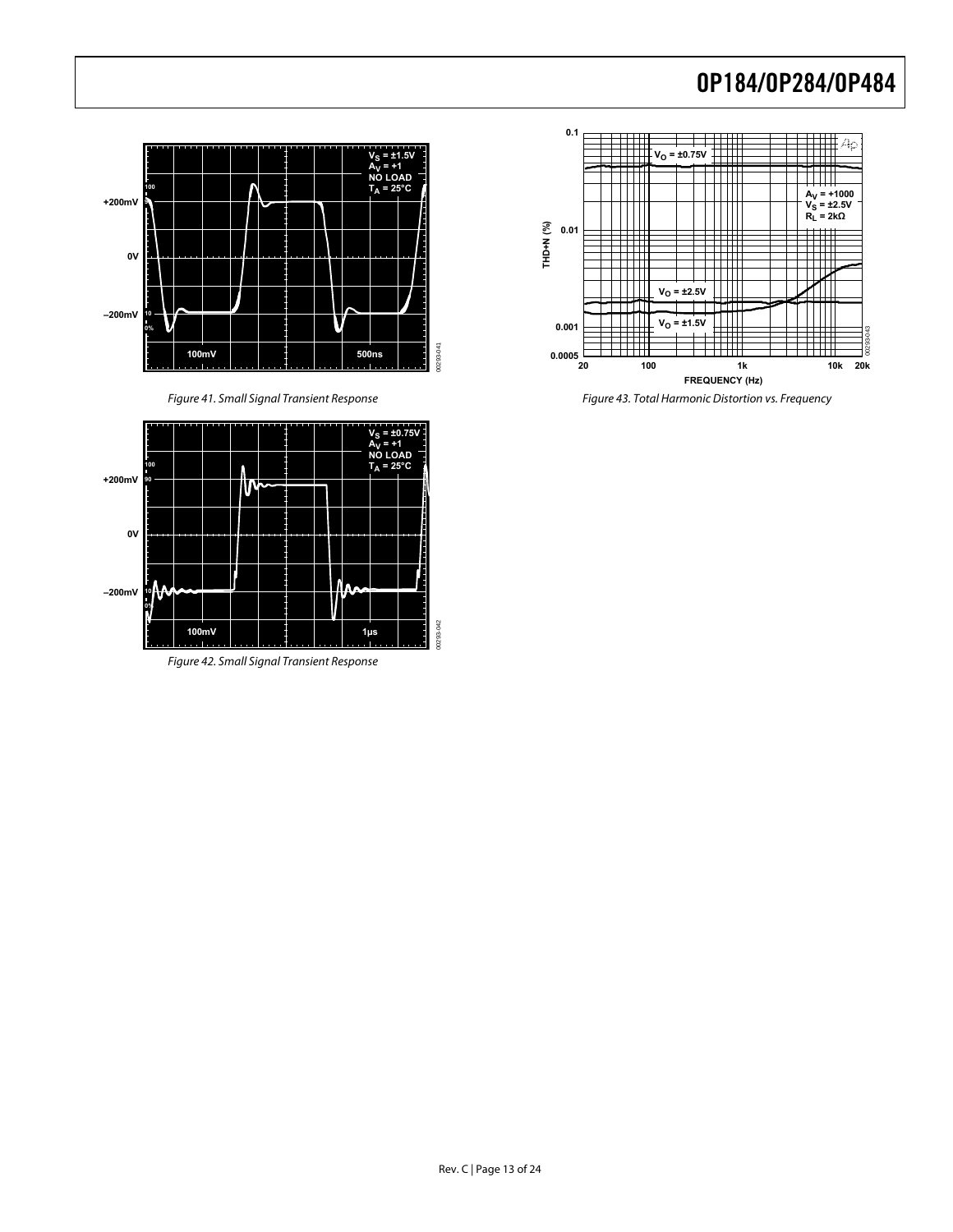# <span id="page-13-0"></span>APPLICATIONS INFORMATION

### **FUNCTIONAL DESCRIPTION**

The OP184/OP284/OP484 are precision single-supply, rail-to-rail operational amplifiers. Intended for the portable instrumentation marketplace, the OPx84 family of devices combine the attributes of precision, wide bandwidth, and low noise to make them a superb choice in single-supply applications that require both ac and precision dc performance. Other low supply voltage applications for which the OP284 is well suited are active filters, audio microphone preamplifiers, power supply control, and telecommunications. To combine all of these attributes with rail-to-rail input/output operation, novel circuit design techniques are used.



Figure 44. OP284 Equivalent Input Circuit

<span id="page-13-2"></span><span id="page-13-1"></span>For example, [Figure 44](#page-13-1) illustrates a simplified equivalent circuit for the input stage of the OP184/OP284/OP484. It comprises an NPN differential pair, Q1→Q2, and a PNP differential pair, Q3→Q4, operating concurrently. Diode Network D1→Diode Network D2 serves to clamp the applied differential input voltage to the OP284, thereby protecting the input transistors against avalanche damage. Input stage voltage gains are kept low for input rail-to-rail operation. The two pairs of differential output voltages are connected to the OP284's second stage, which is a compound folded cascade gain stage. It is also in the second gain stage, where the two pairs of differential output voltages are combined into a single-ended, output signal voltage used to drive the output stage. A key issue in the input stage is the behavior of the input bias currents over the input commonmode voltage range. Input bias currents in the OP284 are the arithmetic sum of the base currents in Q1→Q3 and in Q2→Q4. As a result of this design approach, the input bias currents in the OP284 not only exhibit different amplitudes; they also exhibit different polarities. This effect is best illustrated by [Figure 10](#page-6-1). It is, therefore, of paramount importance that the effective source impedances connected to the OP284 inputs be balanced for optimum dc and ac performance.

To achieve rail-to-rail output, the OP284 output stage design employs a unique topology for both sourcing and sinking current. This circuit topology is illustrated in [Figure 45.](#page-13-2) The output stage is voltage-driven from the second gain stage. The signal path through the output stage is inverting; that is, for positive input signals, Q1 provides the base current drive to Q6 so that it conducts (sinks) current. For negative input signals, the signal path via Q1→Q2→D1→Q4→Q3 provides the base current drive for Q5 to conduct (source) current. Both amplifiers provide output current until they are forced into saturation, which occurs at approximately 20 mV from the negative supply rail and 100 mV from the positive supply rail.



Figure 45. OP284 Equivalent Output Circuit

Thus, the saturation voltage of the output transistors sets the limit on the OP284 maximum output voltage swing. Output short-circuit current limiting is determined by the maximum signal current into the base of Q1 from the second gain stage. Under output short-circuit conditions, this input current level is approximately 100 μA. With transistor current gains around 200, the short-circuit current limits are typically 20 mA. The output stage also exhibits voltage gain. This is accomplished by the use of common-emitter amplifiers, and, as a result, the voltage gain of the output stage (thus, the open-loop gain of the device) exhibits a dependence to the total load resistance at the output of the OP284.

#### **INPUT OVERVOLTAGE PROTECTION**

As with any semiconductor device, if conditions exist where the applied input voltages to the device exceed either supply voltage, the input overvoltage I-V characteristic of the device must be considered. When an overvoltage occurs, the amplifier could be damaged, depending on the magnitude of the applied voltage and the magnitude of the fault current. [Figure 46](#page-14-1) illustrates the overvoltage I-V characteristic of the OP284. This graph was generated with the supply pins connected to GND and a curve tracer's collector output drive connected to the input.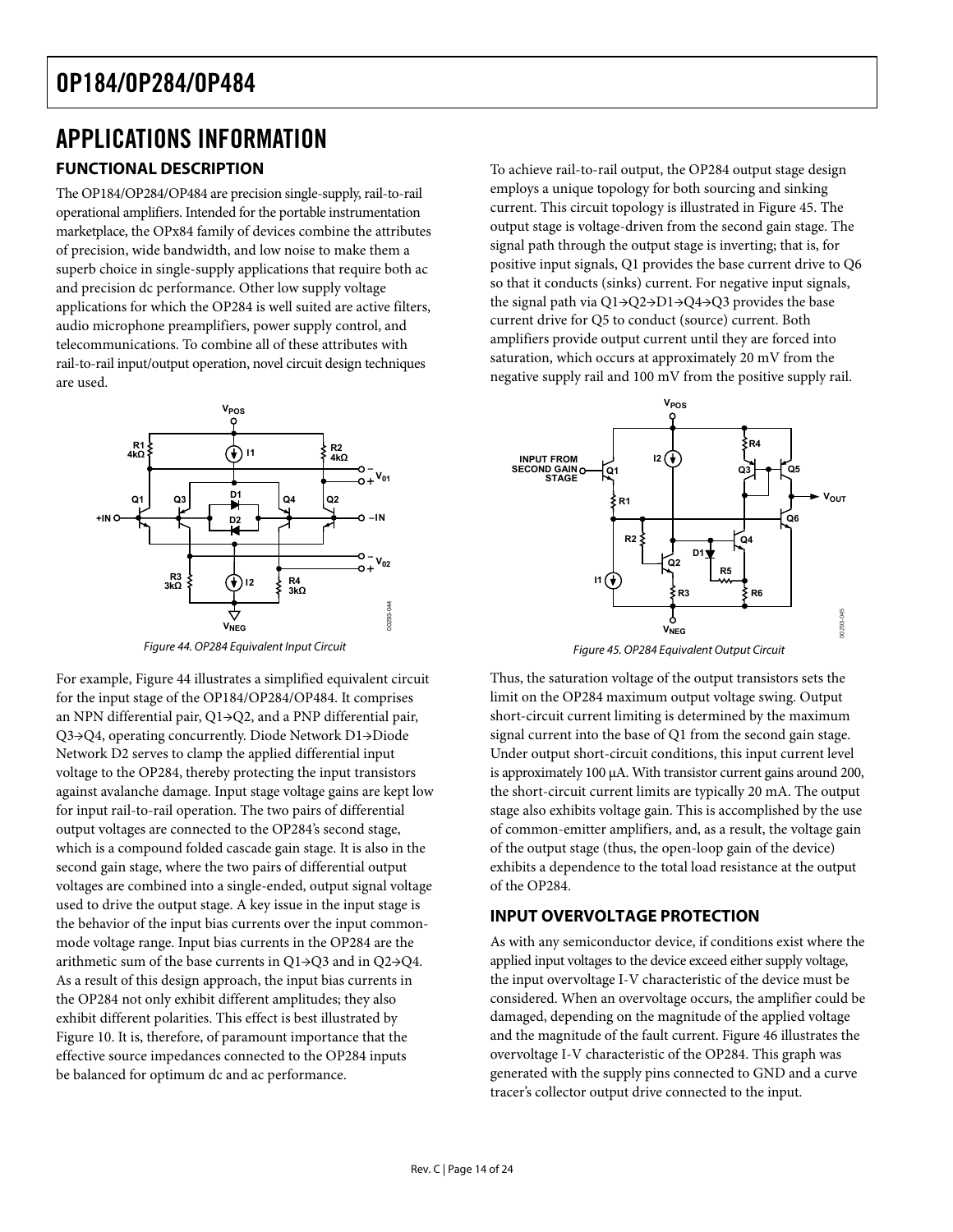<span id="page-14-0"></span>

Figure 46. Input Overvoltage I-V Characteristics of the OP284

<span id="page-14-1"></span>As shown in [Figure 46,](#page-14-1) internal p-n junctions to the OP284 energize and permit current flow from the inputs to the supplies when the input is 1.8 V more positive and 0.6 V more negative than the respective supply rails. As illustrated in the simplified equivalent circuit shown in [Figure 44](#page-13-1), the OP284 does not have any internal current limiting resistors; thus, fault currents can quickly rise to damaging levels.

This input current is not inherently damaging to the device, provided that it is limited to 5 mA or less. For the OP284, once the input exceeds the negative supply by 0.6 V, the input current quickly exceeds 5 mA. If this condition continues to exist, an external series resistor should be added at the expense of additional thermal noise. [Figure 47](#page-14-2) illustrates a typical noninverting configuration for an overvoltage-protected amplifier where the series resistance,  $R<sub>s</sub>$ , is chosen such that

$$
R_{S} = \frac{V_{IN(MAX)} - V_{SUPPLY}}{5 \text{ mA}}
$$

For example, a 1 k $\Omega$  resistor protects the OP284 against input signals up to 5 V above and below the supplies. For other configurations where both inputs are used, then each input should be protected against abuse with a series resistor. Again, in order to ensure optimum dc and ac performance, it is recommended to balance source impedance levels. For more information on the general overvoltage characteristics of amplifiers, please refer to the *1993 System Applications Guide*, Section 1, Pages 56-69. This reference textbook is available from the Analog Devices Literature Center.



<span id="page-14-2"></span>Figure 47. Resistance in Series with Input Limits Overvoltage Currents to Safe Values

#### **OUTPUT PHASE REVERSAL**

Some operational amplifiers designed for single-supply operation exhibit an output voltage phase reversal when their inputs are driven beyond their useful common-mode range. Typically, for single-supply bipolar op amps, the negative supply determines the lower limit of their common-mode range. With these devices, external clamping diodes, with the anode connected to ground and the cathode to the inputs, prevent input signal excursions from exceeding the device's negative supply (that is, GND), preventing a condition that causes the output voltage to change phase. JFET-input amplifiers can also exhibit phase reversal, and, if so, a series input resistor is usually required to prevent it.

The OP284 is free from reasonable input voltage range restrictions, provided that input voltages no greater than the supply voltages are applied. Although device output does not change phase, large currents can flow through the input protection diodes as shown in [Figure 46](#page-14-1). Therefore, the technique recommended in the Input Overvoltage Protection section should be applied to those applications where the likelihood of input voltages exceeding the supply voltages is high.

#### **DESIGNING LOW NOISE CIRCUITS IN SINGLE-SUPPLY APPLICATIONS**

outp<br>
exhi<br>
requ<br>
restrive plies<br>
ve<br>
ed reco shou inpu<br> **DES SUF**<br>
In si<br>
dyna oper<br>
com<br>
ne inpu<br>
1 kH:<br>
supp<br>
nois<br>
Refe illus<br>
equi<br>
is giv<br>
n,<br>
e,<br>
m,<br>
e,<br>
whe<br>
figure is giv<br>
n,<br>
<br>
ig (e<sub>nOA</sub><br>
pow<br>
(i<sub>nOA</sub><br>
pow<br>
(i<sub>n</sub> In single-supply applications, devices like the OP284 extend the dynamic range of the application through the use of rail-to-rail operation. In fact, the OPx84 family is the first of its kind to combine single-supply, rail-to-rail operation and low noise in one device. It is the first device in the industry to exhibit an input noise voltage spectral density of less than  $4 \frac{\text{nV}}{\text{Hz}}$  at 1 kHz. It was also designed specifically for low-noise, singlesupply applications, and as such, some discussion on circuit noise concepts in single-supply applications is appropriate.

Referring to the op amp noise model circuit configuration illustrated in [Figure 48,](#page-15-1) the expression for an amplifier's total equivalent input noise voltage for a source resistance level, Rs, is given by

$$
e_{nT} = \sqrt{2\Big[(e_{nR})^2 + (i_{nOA} \times R)^2\Big]} + (e_{nOA})^2
$$
, units in  $\frac{V}{\sqrt{Hz}}$ 

where:

 $R<sub>S</sub> = 2R$  is the effective, or equivalent, circuit source resistance.

 $(e_{n\Omega A})^2$  is the op amp equivalent input noise voltage spectral power (1 Hz BW).

 $(i_{n<sub>OA</sub>})<sup>2</sup>$  is the op amp equivalent input noise current spectral power (1 Hz BW).

 $(e_{nR})^2$  is the source resistance thermal noise voltage power (4 kTR).

 $k =$  Boltzmann's constant =  $1.38 \times 10^{-23}$  J/K.

*T* is the ambient temperature in Kelvins of the circuit = 273.15 +  $T_A$  (°C).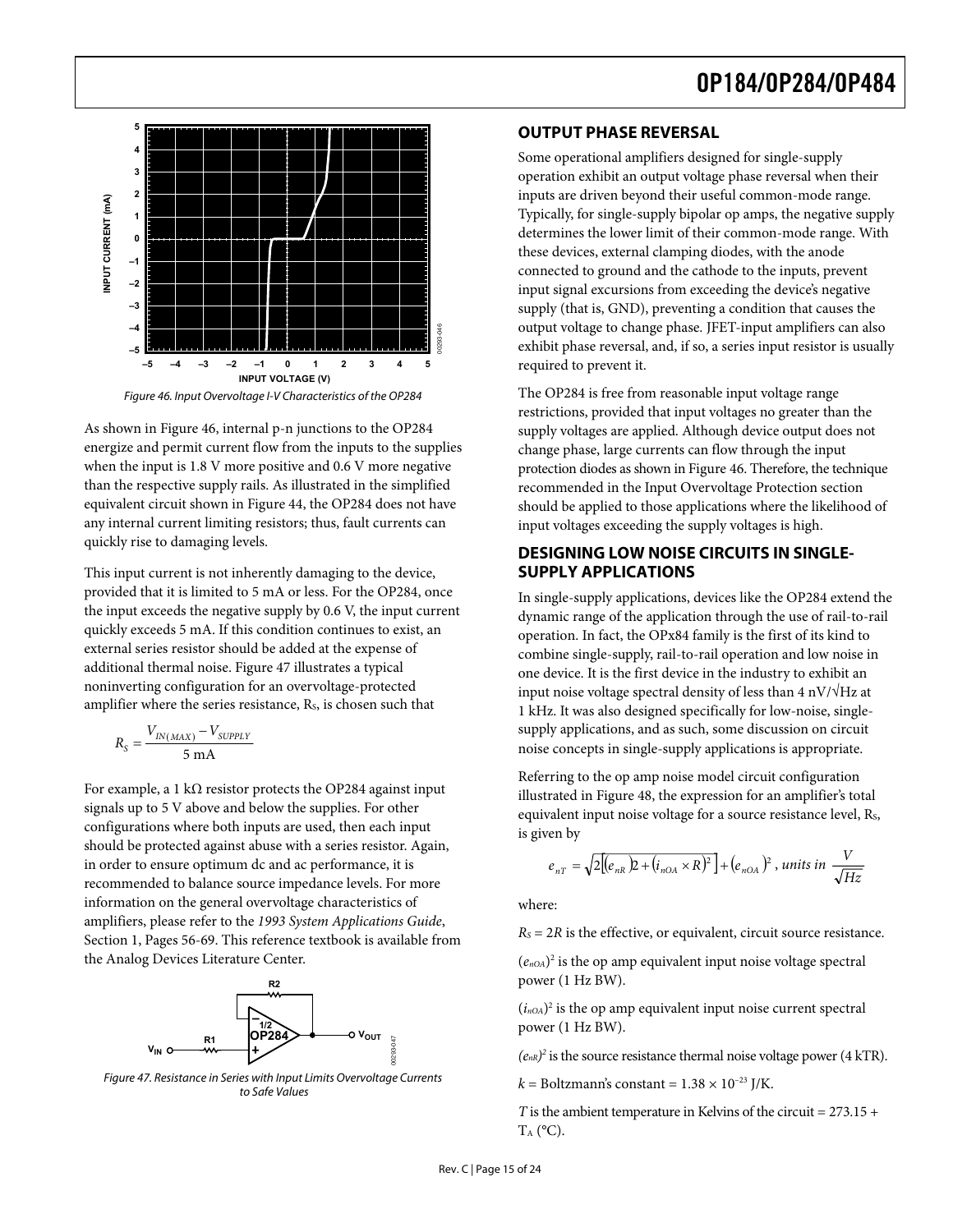<span id="page-15-0"></span>

<span id="page-15-1"></span>Figure 48. Op Amp Noise Circuit Model Used to Determine Total Circuit Equivalent Input Noise Voltage and Noise Figure

As a design aid, [Figure 49](#page-15-2) shows the total equivalent input noise of the OP284 and the total thermal noise of a resistor for comparison. Note that for source resistance less than 1 kΩ, the equivalent input noise voltage of the OP284 is dominant.



Figure 49. OP284 Total Noise vs. Source Resistance

<span id="page-15-3"></span><span id="page-15-2"></span>Because circuit SNR is the critical parameter in the final analysis, the noise behavior of a circuit is often expressed in terms of its noise figure, NF. Noise figure is defined as the ratio of a circuit's output signal-to-noise to its input signal-to-noise. An expression of a circuit NF in dB, and in terms of the operational amplifier voltage and current noise parameters defined previously, is given by

$$
NF(dB) = 10 \log \left[ 1 + \left( \frac{(e_{nOA})^2 + (i_{nOA} R_S)^2}{(e_{nRS})^2} \right) \right]
$$

where:

*NF (dB)* is the noise figure of the circuit, expressed in dB.

*RS* is the effective, or equivalent, source resistance presented to the amplifier.

 $(e_{n0A})^2$  is the OP284 noise voltage spectral power (1 Hz BW).

 $(i_{nOA})^2$  is the OP284 noise current spectral power (1 Hz BW).

<span id="page-15-4"></span> $(e<sub>nRS</sub>)<sup>2</sup>$  is the source resistance thermal noise voltage power =  $(4kTR<sub>s</sub>)$ .

Circuit noise figure is straightforward to calculate because the signal level in the application is not required to determine it. However, many designers using NF calculations as the basis for achieving optimum SNR believe that low noise figure is equal to low total noise. In fact, the opposite is true, as shown in [Figure](#page-15-3) 50. [He](#page-15-3)re, the noise figure of the OP284 is expressed as a function of the source resistance level. Note that the lowest noise figure for the OP284 occurs at a source resistance level of 10 kΩ. However, [Figure 49](#page-15-2) shows that this source resistance level and the OP284 generate approximately 14 nV/√Hz of total equivalent circuit noise. Signal levels in the application invariably increase to maximize circuit SNR, which is not an option in low voltage, single-supply applications.



Figure 50. OP284 Noise Figure vs. Source Resistance

In single-supply applications, therefore, it is recommended for optimum circuit SNR to choose an operational amplifier with the lowest equivalent input noise voltage and to choose source resistance levels consistent in maintaining low total circuit noise.

#### **OVERDRIVE RECOVERY**

The overdrive recovery time of an operational amplifier is the time required for the output voltage to recover to its linear region from a saturated condition. The recovery time is important in applications where the amplifier must recover quickly after a large transient event. The circuit shown in [Figure 51](#page-15-4) was used to evaluate the OP284 overload recovery time. The OP284 takes approximately 2 μs to recover from positive saturation and approximately 1 μs to recover from negative saturation.



Figure 51. Output Overload Recovery Test Circuit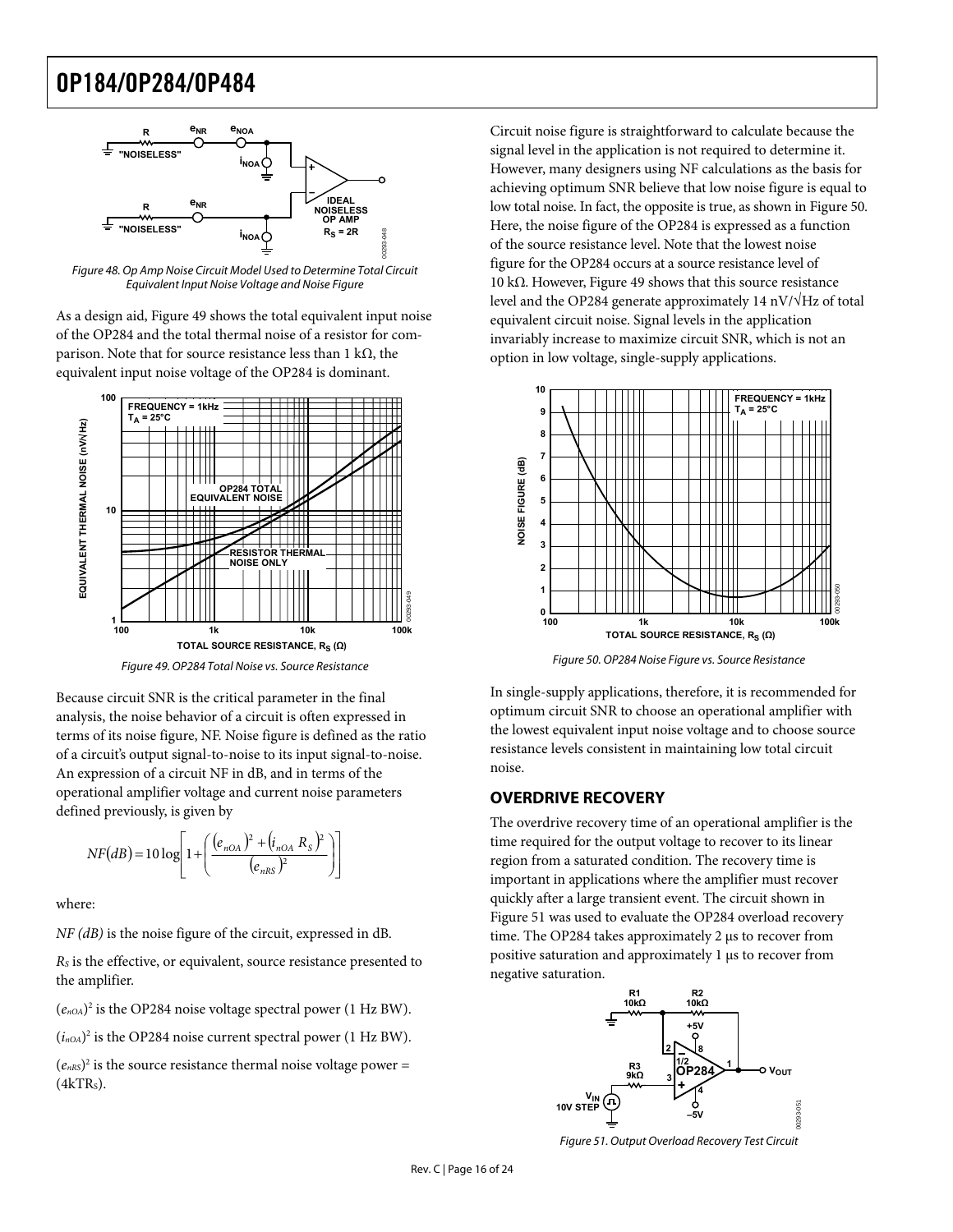#### <span id="page-16-0"></span>**SINGLE-SUPPLY, 3 V INSTRUMENTATION AMPLIFIER**

The low noise, wide bandwidth, and rail-to-rail input/output operation of the OP284 make it ideal for low supply voltage applications such as in the two op amp instrumentation amplifier shown in [Figure 52](#page-16-1). The circuit uses the classic two op amp instrumentation amplifier topology with four resistors to set the gain. The transfer equation of the circuit is identical to that of a noninverting amplifier. Resistor R2 and Resistor R3 should be closely matched to each other, as well as to Resistors  $(R1 + P1)$  and Resistor R4 to ensure good common-mode rejection performance. Resistor networks should be used in this circuit for R2 and R3 because they exhibit the necessary relative tolerance matching for good performance. Matched networks also exhibit tight relative resistor temperature coefficients for good circuit temperature stability. Trimming Potentiometer P1 is used for optimum dc CMR adjustment, and C1 is used to optimize ac CMR. With the circuit values as shown, Circuit CMR is better than 80 dB over the frequency range of 20 Hz to 20 kHz. Circuit RTI (Referred-to-Input) noise in the 0.1 Hz to 10 Hz band is an impressively low 0.45 μV p-p. Resistor RP1 and Resistor RP2 serve to protect the OP284 inputs against input overvoltage abuse. Capacitor C2 can be included to the limit circuit bandwidth and, therefore, wide bandwidth noise in sensitive applications. The value of this capacitor should be adjusted depending on the required closed-loop bandwidth of the circuit. The R4 to C2 time constant creates a pole at a frequency equal to

<span id="page-16-2"></span>
$$
f(3 dB) = \frac{1}{2\pi R4 C2}
$$

#### **2.5 V REFERENCE FROM A 3 V SUPPLY**

In many single-supply applications, the need for a 2.5 V reference often arises. Many commercially available monolithic 2.5 V references require at least a minimum operating supply of 4 V. The problem is exacerbated when the minimum operating supply voltage is 3 V. The circuit illustrated in [Figure 53](#page-16-2) is an example of a 2.5 V reference that operates from a single 3 V supply. The circuit takes advantage of the OP284 rail-to-rail input/output voltage ranges to amplify an [AD589](http://www.analog.com/en/prod/0%2C2877%2CAD589%2C00.html) 1.235 V output to 2.5 V.

<span id="page-16-3"></span>

<span id="page-16-1"></span>Figure 52. Single Supply, 3 V Low Noise Instrumentation Amplifier

The low  $TCV_{OS}$  of the OP284 at 1.5  $\mu V$ °C helps maintain an output voltage temperature coefficient that is dominated by the temperature coefficients of R2 and R3. In this circuit with 100 ppm/°C TCR resistors, the output voltage exhibits a temperature coefficient of 200 ppm/°C. Lower tempco resistors are recommended for more accurate performance over temperature.

One measure of the performance of a voltage reference is its capacity to recover from sudden changes in load current. While sourcing a steady-state load current of 1 mA, this circuit recovers to 0.01% of the programmed output voltage in 1.5 μs for a total change in load current of ±1 mA.



Figure 53. 2.5 V Reference That Operates on a Single 3 V Supply

#### **5 V ONLY, 12-BIT DAC SWINGS RAIL-TO-RAIL**

The OP284 is ideal for use with a CMOS DAC to generate a digitally controlled voltage with a wide output range. [Figure 54](#page-16-3) shows a DAC8043 used in conjunction with the AD589 to generate a voltage output from 0 V to 1.23 V. The DAC is actually operating in voltage switching mode, where the reference is connected to the current output, Iour, and the output voltage is taken from the  $V_{REF}$  pin. This topology is inherently noninverting, as opposed to the classic current output mode, which is inverting and not usable in single-supply applications.



In this application the OP284 serves two functions. First, it buffers the high output impedance of the DAC's VREF pin, which is on the order of 10 kΩ. The op amp provides a low impedance output to drive any following circuitry.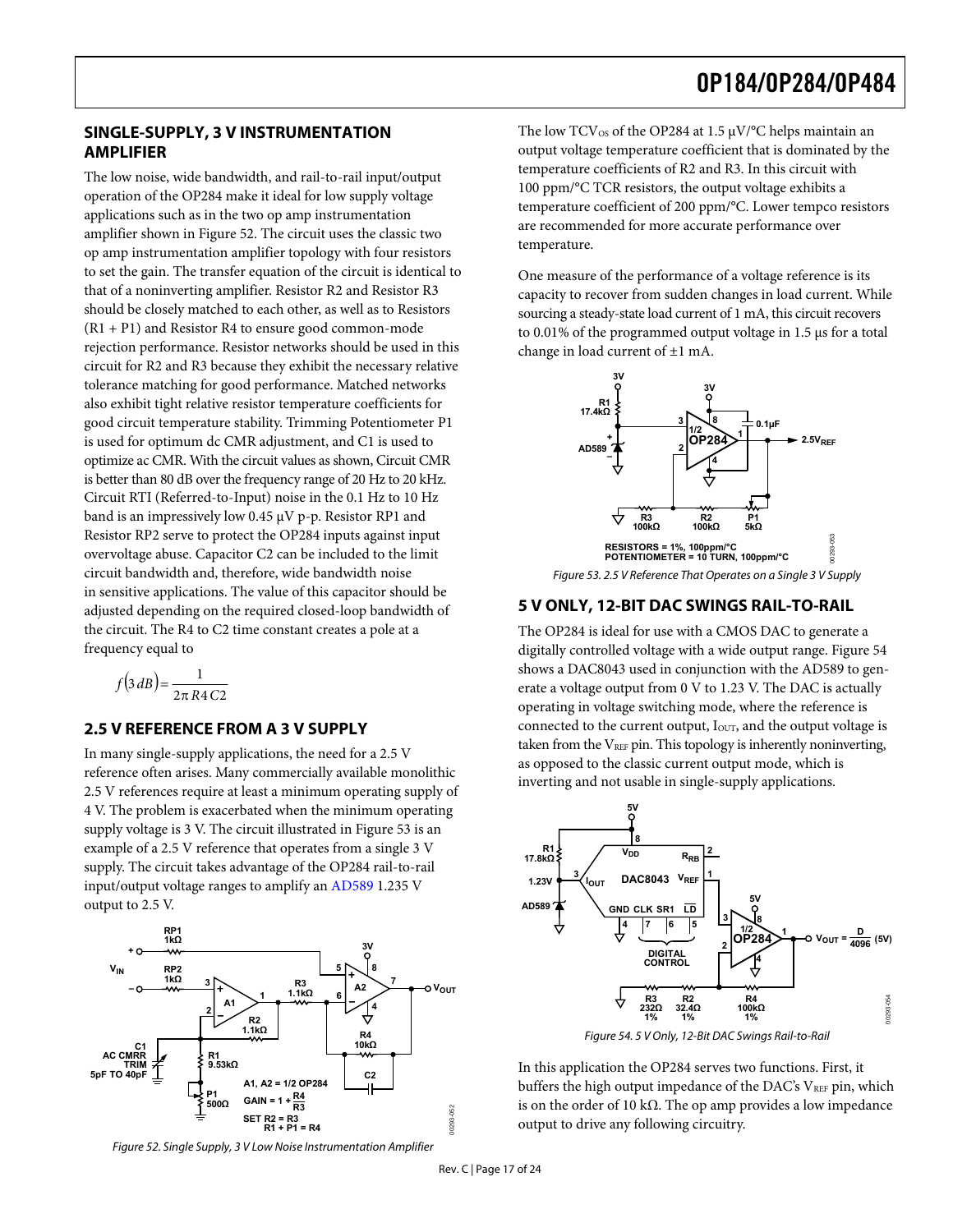<span id="page-17-0"></span>Second, the op amp amplifies the output signal to provide a railto-rail output swing. In this particular case, the gain is set to 4.1 so that the circuit generates a 5 V output when the DAC output is at full scale. If other output voltage ranges are needed, such as  $0 \text{ V} \leq \text{V}_{\text{OUT}} \leq 4.095 \text{ V}$ , the gain can be easily changed by adjusting the values of R2 and R3.

#### **HIGH-SIDE CURRENT MONITOR**

<span id="page-17-2"></span>In the design of power supply control circuits, a great deal of design effort is focused on ensuring the long-term reliability a of a pass transistor over a wide range of load current conditions. As a result, monitoring and limiting device power dissipation is of prime importance in these designs. The circuit illustrated in [Figure 55](#page-17-1) is an example of a 3 V, single-supply, high-side current monitor that can be incorporated into the design of a voltage regulator with fold-back current limiting or a high current power supply with crowbar protection. This design uses an OP284's rail-to-rail input voltage range to sense the voltage drop across a 0.1 Ω current shunt. A p-channel MOSFET used as the feedback element in the circuit converts the op amp's differential input voltage into a current. This current is applied to R2 to generate a voltage that is a linear representation of the load current. The transfer equation for the current monitor is given by

$$
Monitor\ Output = R2 \times \left(\frac{R_{\text{SENSE}}}{R1}\right) \times I_L
$$

For the element values shown, the transfer characteristic of the monitor output is 2.5 V/A.



### <span id="page-17-4"></span><span id="page-17-3"></span><span id="page-17-1"></span>**CAPACITIVE LOAD DRIVE CAPABILITY**

The OP284 exhibits excellent capacitive load driving capabilities. It can drive up to 1 nF, as shown in [Figure 28.](#page-9-0) Even though the device is stable, a capacitive load does not come without penalty in bandwidth. The bandwidth is reduced to less than 1 MHz for loads greater than 2 nF. A snubber network on the output does not increase the bandwidth, but it does significantly reduce the amount of overshoot for a given capacitive load.

A snubber consists of a series R-C network (Rs, Cs), as shown in [Figure 56](#page-17-2), connected from the output of the device to ground. This network operates in parallel with the load capacitor, C<sub>L</sub>, to provide the necessary phase lag compensation. The value of the resistor and capacitor is best determined empirically.



Figure 56. Snubber Network Compensates for Capacitive Load

The first step is to determine the value of Resistor R<sub>s</sub>. A good starting value is 100  $\Omega$  (typically, the optimum value is less than 100 Ω). This value is reduced until the small-signal transient response is optimized. Next,  $C_s$  is determined; 10  $\mu$ F is a good starting point. This value is reduced to the smallest value for acceptable performance (typically, 1 μF). For the case of a 10 nF load capacitor on the OP284, the optimal snubber network is a 20  $\Omega$  in series with 1  $\mu$ F. The benefit is immediately apparent, as shown in the scope photo in [Figure 57](#page-17-3). The top trace was taken with a 1 nF load, and the bottom trace was taken with the 50  $\Omega$ , 100 nF snubber network in place. The amount of overshoot and ringing is dramatically reduced. [Table 6](#page-17-4) shows a few sample snubber networks for large load capacitors.



Figure 57. Overshoot and Ringing Is Reduced by Adding a Snubber Network in Parallel with the 1 nF Load

| Load Capacitance (CL) | Snubber Network $(Rs, Cs)$ |
|-----------------------|----------------------------|
| 1 nF                  | 50 Ω, 100 nF               |
| 10nF                  | 20 Ω, 1 μF                 |
| $100$ nF              | 5 $\Omega$ , 10 $\mu$ F    |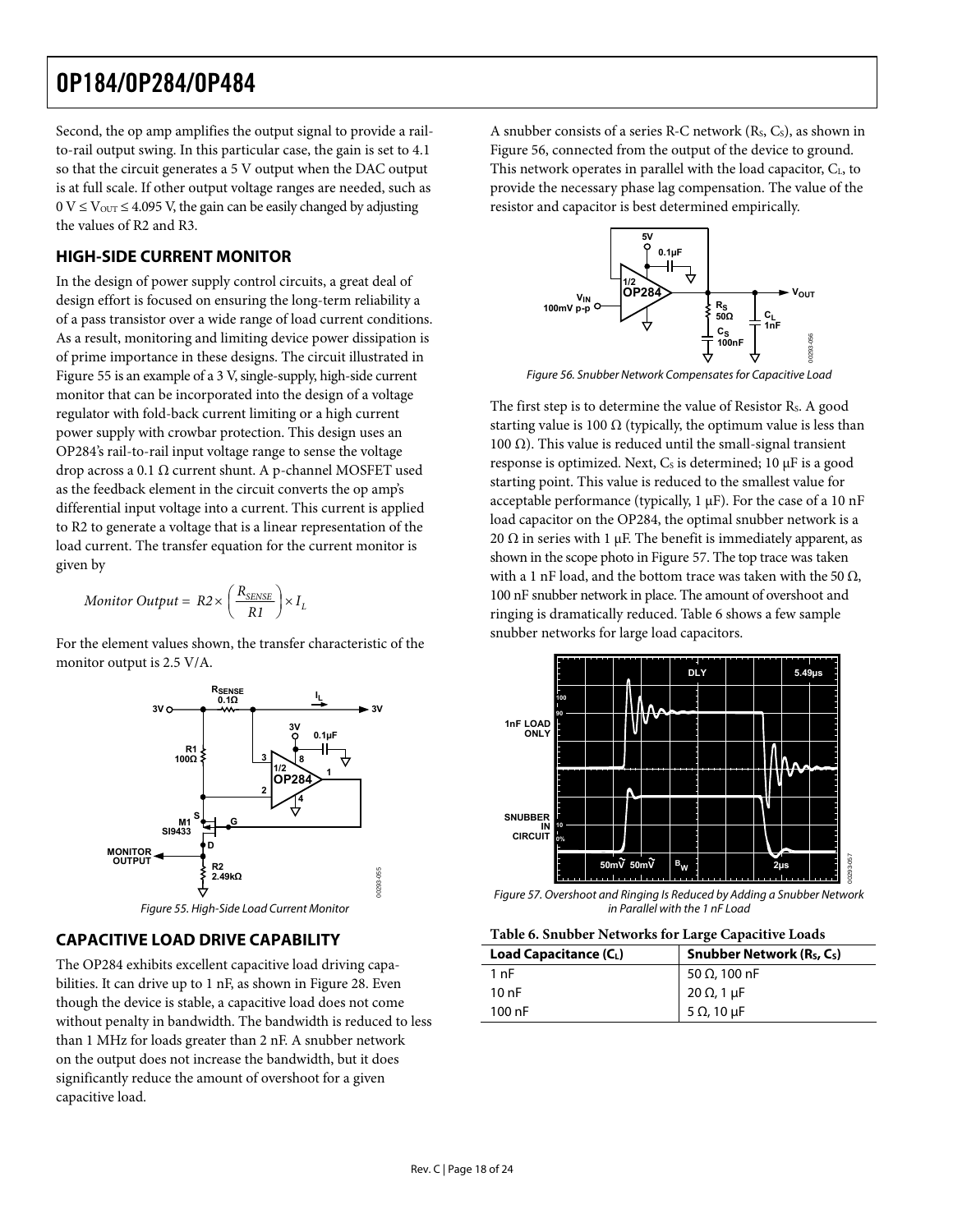#### <span id="page-18-0"></span>**LOW DROPOUT REGULATOR WITH CURRENT LIMITING**

Many circuits require stable, regulated voltages relatively close in potential to an unregulated input source. This low dropout type of regulator is readily implemented with a rail-to-rail output op amp, such as the OP284, because the wide output swing allows easy drive to a low saturation voltage pass device. Furthermore, it is particularly useful when the op amp also employs a rail-to-rail input feature because this factor allows it to perform high-side current sensing for positive rail current limiting. Typical examples are voltages developed from 3 V to 9 V range system sources or anywhere that low dropout performance is required for power efficiency. This 4.5 V example here works from 5 V nominal sources with worst-case levels down to 4.6 V or less. [Figure 58](#page-18-1) shows such a regulator set up, using an OP284 plus a low RDS(ON), P-channel MOSFET pass device. Part of the low dropout performance of this circuit is provided by Q1, which has a rating of 0.11  $\Omega$  with a gate drive voltage of only 2.7 V. This relatively low gate drive threshold allows operation of the regulator on supplies as low as 3 V without compromising overall performance.

The circuit's main voltage control loop operation is provided by U1B, half of the OP284. This voltage control amplifier amplifies the 2.5 V reference voltage produced by Three Terminal U2, a REF192. The regulated output voltage  $V<sub>OUT</sub>$  is then

> ⎟ ⎠

For this example, because  $V_{\text{OUT}}$  of 4.5 V with  $V_{\text{OUT2}} = 2.5$  V requires a U1B gain of 1.8 times, R3 and R2 are chosen for a ratio of 1.2:1 or 10.0 kΩ:8.06 kΩ (using closest 1% values). Note that for the lowest  $V_{\text{OUT}}$  dc error, R2||R3 should be maintained equal to R1 (as in this example), and the R2 to R3 resistors should be stable, close tolerance metal film types. The table in [Figure 58](#page-18-1) summarizes R1 to R3 values for some popular voltages. However, note that, in general, the output can be anywhere between  $V<sub>OUT2</sub>$  and the 12 V maximum rating of Q1.

While the low voltage saturation characteristic of Q1 is a key part of the low dropout, another component is a low current sense comparison threshold with good dc accuracy. Here, this is provided by Current Sense Amplifier U1A, which is provided by a 20 mV reference from the 1.235 V, [AD589](http://www.analog.com/en/prod/0%2C2877%2CAD589%2C00.html) Reference Diode D2 and the R7 to R8 divider. When the product of the output current and the R<sub>s</sub> value match this voltage threshold, the current control loop is activated, and U1A drives the Q1 gate through D1. This causes the overall circuit operation to enter current mode control with a current limit, ILIMIT, defined as

$$
I_{LIMIT}=\left(\frac{V_{R(D2)}}{R_S}\right)\left(\frac{R7}{R7+R8}\right)
$$



<span id="page-18-1"></span>Figure 58. Low Dropout Regulator with Current Limiting

$$
V_{OUT} = V_{OUT2} \left( 1 + \frac{R2}{R3} \right)
$$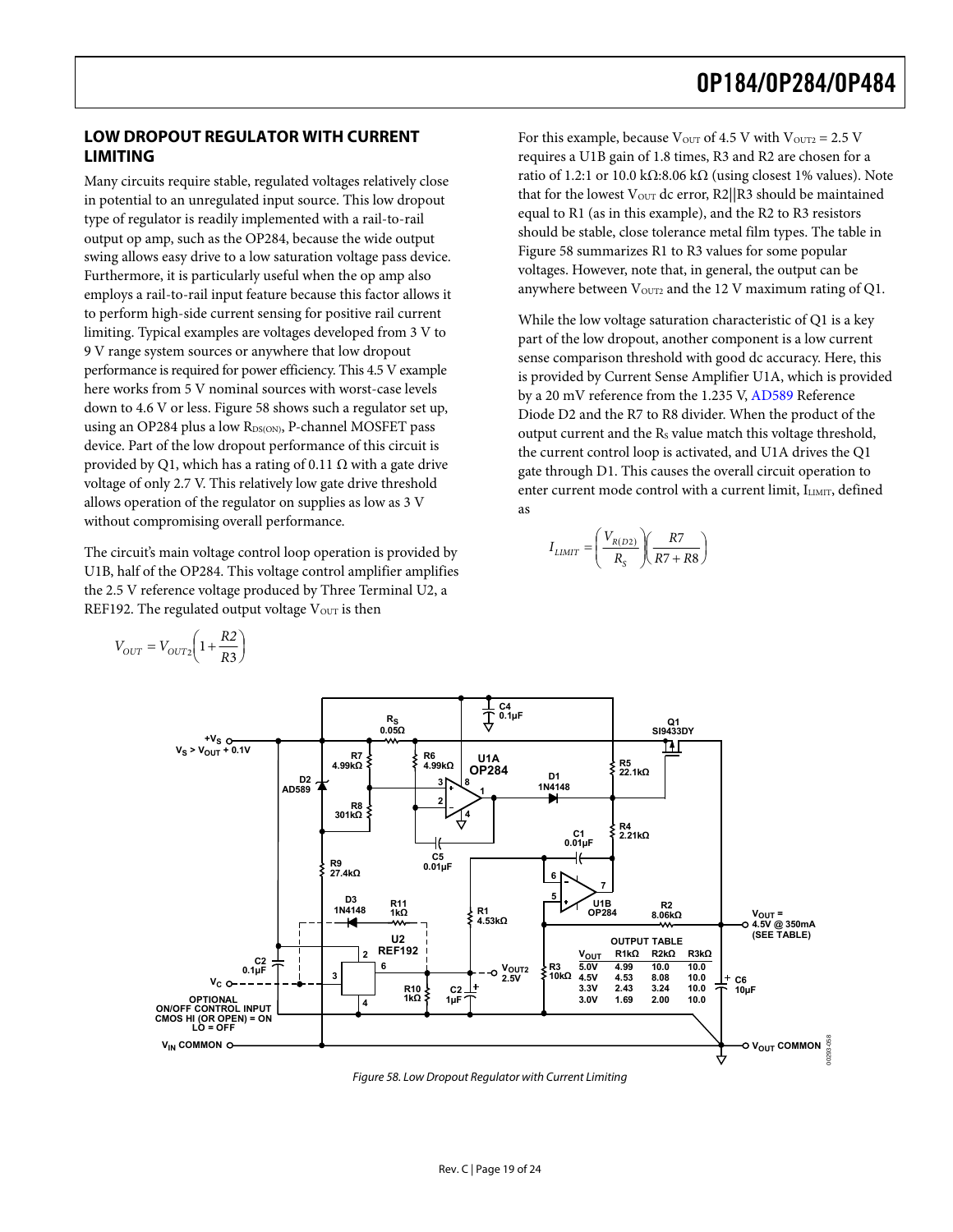<span id="page-19-0"></span>Obviously, it is desirable to keep this comparison voltage small because it becomes a significant portion of the overall dropout voltage. Here, the 20 mV reference is higher than the typical offset of the OP284 but is still reasonably low as a percentage of  $V_{\text{OUT}}$  (<0.5%). In adapting the limiter for other  $I_{\text{LIMIT}}$  levels, Sense Resistor Rs should be adjusted along with R7 to R8, to maintain this threshold voltage between 20 mV and 50 mV.

Performance of the circuit is excellent. For the 4.5 V output version, the measured dc output change for a 225 mA load change was on the order of a few micro volts, while the dropout voltage at this same current level was about 30 mV. The current limit, as shown, is 400 mA, allowing the circuit to be used at levels up to 300 mA or more. While the Q1 device can actually support currents of several amperes, a practical current rating takes into account the 2.5 W, 25°C dissipation of the the SOIC-8 device. Because a short-circuit current of 400 mA at an input level of 5 V causes a 2 W dissipation in Q1, other input conditions should be considered carefully in terms of potential overheating of Q1. Of course, if higher powered devices are used for Q1, this circuit can support outputs of tens of amperes as well as the higher V<sub>OUT</sub> levels already noted.

<span id="page-19-1"></span>The circuit shown can be used as either a standard low dropout regulator, or it can be used with on/off control. By driving Pin 3 of U1 with the optional logic control signal,  $V_c$ , the output is switched between on and off. Note that when the output is off in this circuit, it is still active (that is, not an open circuit). This is because the off state simply reduces the voltage input to R1, leaving the U1A/U1B amplifiers and Q1 still active.

When the on/off control is used, Resistor R10 should be used with U1 to speed on/off switching and to allow the output of the circuit to settle to a nominal zero voltage. Component D3 and Component R11 also aid in speeding up the on/off transition by providing a dynamic discharge path for C2. Off/on transition time is less than 1 ms, while the on/off transition is longer, but less than 10 ms.

#### **3 V, 50 HZ/60 HZ ACTIVE NOTCH FILTER WITH FALSE GROUND**

To process signals in a single-supply system, it is often best to use a false ground biasing scheme. A circuit that uses this approach is shown in [Figure 59.](#page-19-1) In this circuit, a false ground circuit biases an active notch filter used to reject 50 Hz/60 Hz power line interference in portable patient monitoring equipment.

Notch filters are commonly used to reject power line frequency interference that often obscures low frequency physiological signals, such as heart rates, blood pressure readings, EEGs, and EKGs. This notch filter effectively squelches 60 Hz pickup at a Filter Q of 0.75. Substituting 3.16 kΩ resistors for the 2.67 kΩ resistor in the Twin-T section (R1 through R5) configures the active filter to reject 50 Hz interference.



Amplifier A3 is the heart of the false ground bias circuit. It buffers the voltage developed at R9 and R10 and is the reference for the active notch filter. Because the OP484 exhibits a rail-to-rail input common-mode range, R9 and R10 are chosen to split the 3 V supply symmetrically. An in-the-loop compensation scheme is used around the OP484 that allows the op amp to drive C6, a 1 μF capacitor, without oscillation. C6 maintains a low impedance ac ground over the operating frequency range of the filter.

The filter section uses an OP484 in a Twin-T configuration whose frequency selectivity is very sensitive to the relative matching of the capacitors and resistors in the Twin-T section. Mylar is the material of choice for the capacitors, and the relative matching of the capacitors and resistors determines the pass band symmetry of the filter. Using 1% resistors and 5% capacitors produces satisfactory results.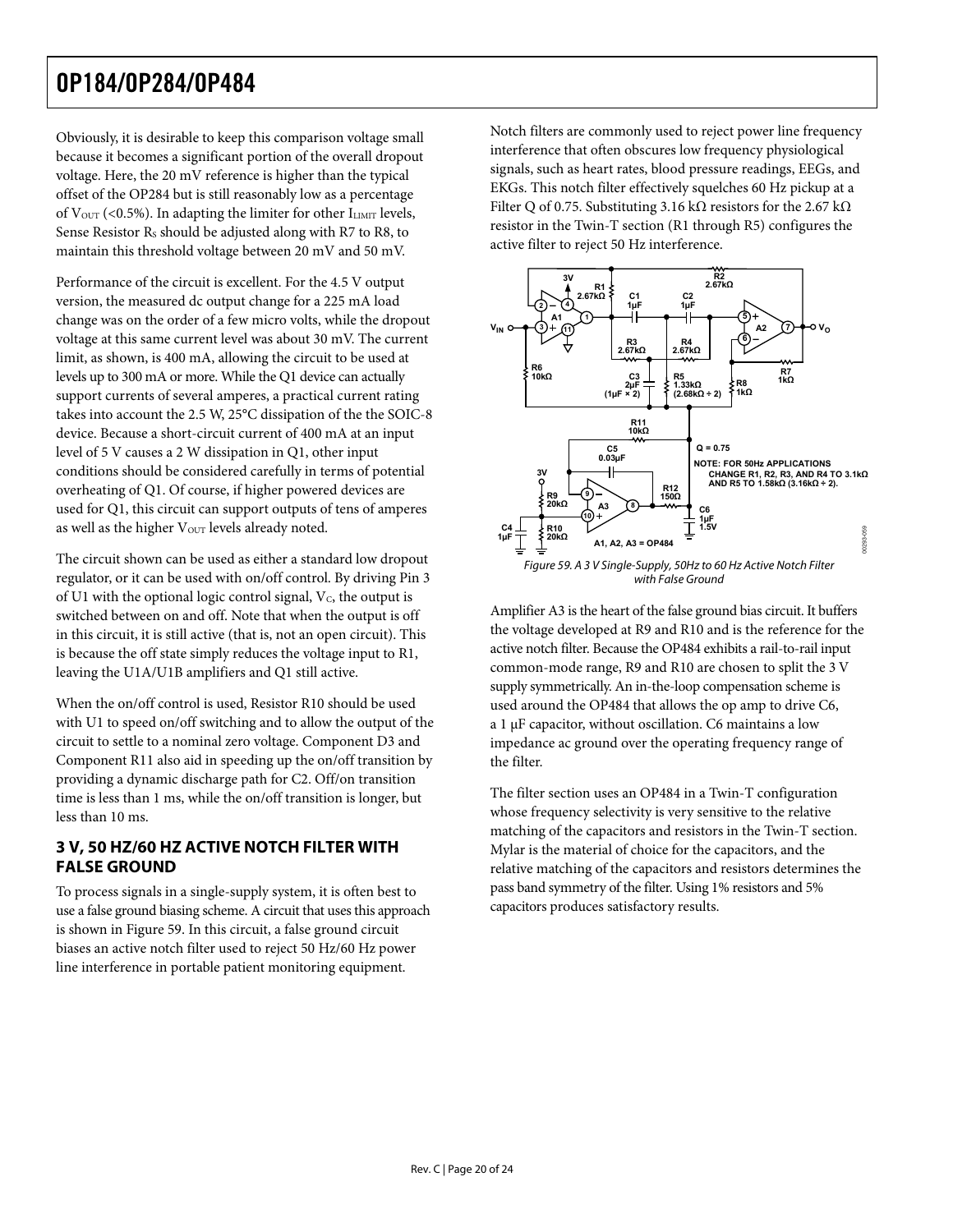<span id="page-20-0"></span>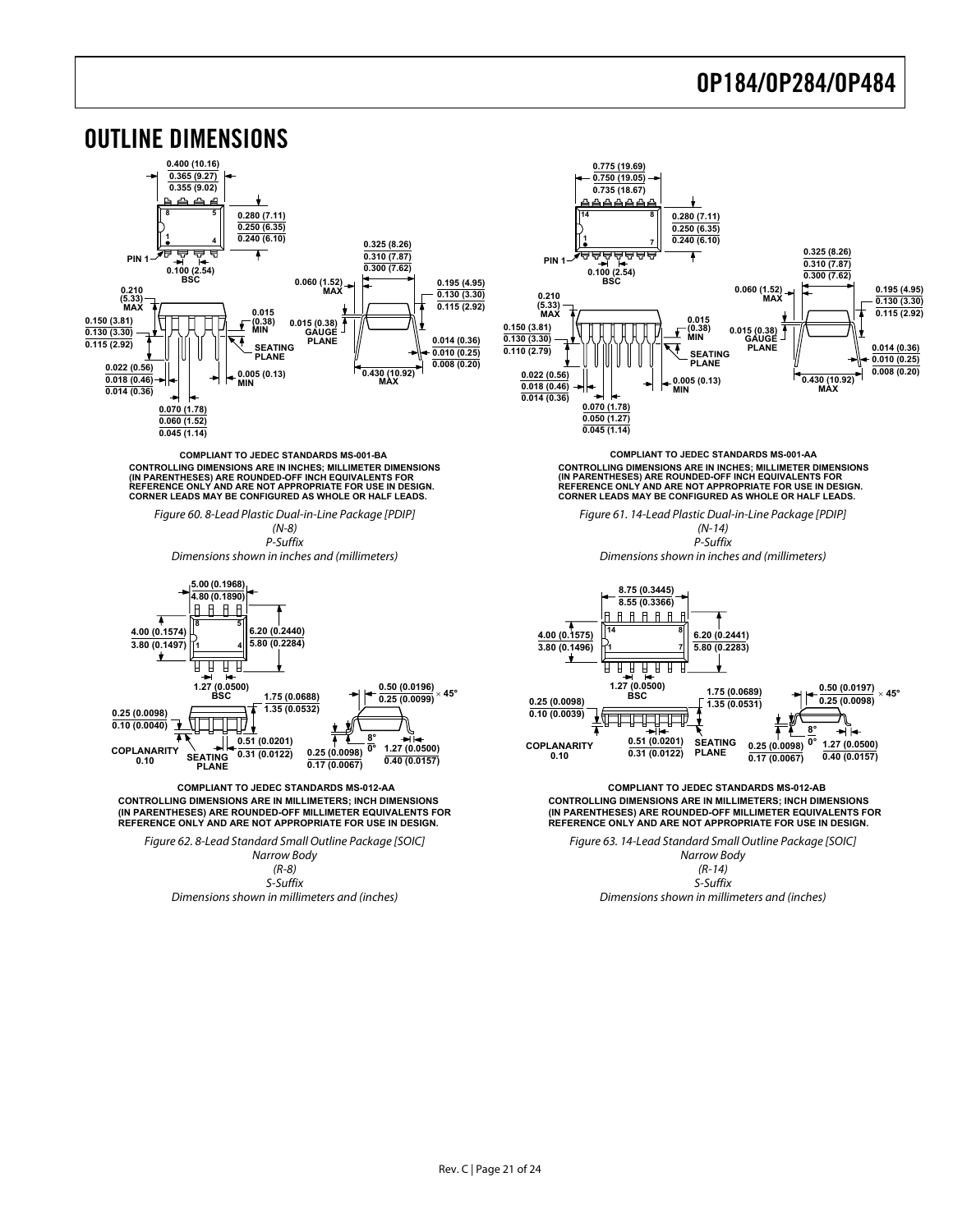#### <span id="page-21-0"></span>**ORDERING GUIDE**

| <b>Model</b>                | <b>Temperature Range</b>             | <b>Package Description</b> | <b>Package Option</b> |
|-----------------------------|--------------------------------------|----------------------------|-----------------------|
| OP184ES                     | $-40^{\circ}$ C to +125 $^{\circ}$ C | 8-Lead SOIC                | $R-8$                 |
| OP184ES-REEL                | $-40^{\circ}$ C to $+125^{\circ}$ C  | 8-Lead SOIC                | $R-8$                 |
| OP184ES-REEL7               | $-40^{\circ}$ C to $+125^{\circ}$ C  | 8-Lead SOIC                | $R-8$                 |
| OP184ESZ <sup>1</sup>       | $-40^{\circ}$ C to $+125^{\circ}$ C  | 8-Lead SOIC                | $R-8$                 |
| OP184ESZ-REEL <sup>1</sup>  | $-40^{\circ}$ C to +125 $^{\circ}$ C | 8-Lead SOIC                | $R-8$                 |
| OP184ESZ-REEL7 <sup>1</sup> | $-40^{\circ}$ C to $+125^{\circ}$ C  | 8-Lead SOIC                | $R-8$                 |
| OP184FS                     | $-40^{\circ}$ C to +125 $^{\circ}$ C | 8-Lead SOIC                | $R-8$                 |
| OP184FS-REEL                | $-40^{\circ}$ C to $+125^{\circ}$ C  | 8-Lead SOIC                | $R-8$                 |
| OP184FS-REEL7               | $-40^{\circ}$ C to +125 $^{\circ}$ C | 8-Lead SOIC                | $R-8$                 |
| OP184FSZ <sup>1</sup>       | $-40^{\circ}$ C to +125 $^{\circ}$ C | 8-Lead SOIC                | $R-8$                 |
| OP184FSZ-REEL <sup>1</sup>  | $-40^{\circ}$ C to $+125^{\circ}$ C  | 8-Lead SOIC                | $R-8$                 |
| OP184FSZ-REEL7 <sup>1</sup> | $-40^{\circ}$ C to +125 $^{\circ}$ C | 8-Lead SOIC                | $R-8$                 |
| OP284EP                     | $-40^{\circ}$ C to $+125^{\circ}$ C  | 8-Lead PDIP                | $N-8$                 |
| OP284EPZ <sup>1</sup>       | $-40^{\circ}$ C to $+125^{\circ}$ C  | 8-Lead PDIP                | $N-8$                 |
| OP284ES                     | $-40^{\circ}$ C to +125 $^{\circ}$ C | 8-Lead SOIC                | $R-8$                 |
| OP284ES-REEL                | $-40^{\circ}$ C to $+125^{\circ}$ C  | 8-Lead SOIC                | $R-8$                 |
| OP284ES-REEL7               | $-40^{\circ}$ C to +125 $^{\circ}$ C | 8-Lead SOIC                | $R-8$                 |
| OP284ESZ <sup>1</sup>       | $-40^{\circ}$ C to $+125^{\circ}$ C  | 8-Lead SOIC                | $R-8$                 |
| OP284ESZ-REEL <sup>1</sup>  | $-40^{\circ}$ C to +125 $^{\circ}$ C | 8-Lead SOIC                | $R-8$                 |
| OP284ESZ-REEL7 <sup>1</sup> | $-40^{\circ}$ C to $+125^{\circ}$ C  | 8-Lead SOIC                | $R-8$                 |
| OP284FS                     | $-40^{\circ}$ C to +125 $^{\circ}$ C | 8-Lead SOIC                | $R-8$                 |
| OP284FS-REEL                | $-40^{\circ}$ C to $+125^{\circ}$ C  | 8-Lead SOIC                | $R-8$                 |
| OP284FS-REEL7               | $-40^{\circ}$ C to +125 $^{\circ}$ C | 8-Lead SOIC                | $R-8$                 |
| OP284FSZ <sup>1</sup>       | $-40^{\circ}$ C to +125 $^{\circ}$ C | 8-Lead SOIC                | $R-8$                 |
| OP284FSZ-REEL <sup>1</sup>  | $-40^{\circ}$ C to $+125^{\circ}$ C  | 8-Lead SOIC                | $R-8$                 |
| OP284FSZ-REEL7 <sup>1</sup> | $-40^{\circ}$ C to $+125^{\circ}$ C  | 8-Lead SOIC                | $R-8$                 |
| OP284GBC                    |                                      | <b>Die</b>                 |                       |
| OP484ES                     | $-40^{\circ}$ C to +125 $^{\circ}$ C | 14-Lead SOIC               | $R-14$                |
| OP484ES-REEL                | $-40^{\circ}$ C to +125 $^{\circ}$ C | 14-Lead SOIC               | $R-14$                |
| OP484ESZ <sup>1</sup>       | $-40^{\circ}$ C to +125 $^{\circ}$ C | 14-Lead SOIC               | $R-14$                |
| OP484ESZ-REEL <sup>1</sup>  | $-40^{\circ}$ C to $+125^{\circ}$ C  | 14-Lead SOIC               | $R-14$                |
| OP484FP                     | $-40^{\circ}$ C to $+125^{\circ}$ C  | 14-Lead PDIP               | $N-14$                |
| OP484FPZ <sup>1</sup>       | $-40^{\circ}$ C to +125 $^{\circ}$ C | 14-Lead PDIP               | $N-14$                |
| OP484FS                     | $-40^{\circ}$ C to $+125^{\circ}$ C  | 14-Lead SOIC               | $R-14$                |
| OP484FS-REEL                | $-40^{\circ}$ C to $+125^{\circ}$ C  | 14-Lead SOIC               | R-14                  |
| OP484FS-REEL7               | $-40^{\circ}$ C to $+125^{\circ}$ C  | 14-Lead SOIC               | $R-14$                |
| OP484FSZ <sup>1</sup>       | $-40^{\circ}$ C to +125 $^{\circ}$ C | 14-Lead SOIC               | $R-14$                |
| OP484FSZ-REEL <sup>1</sup>  | $-40^{\circ}$ C to $+125^{\circ}$ C  | 14-Lead SOIC               | $R-14$                |
| OP484FSZ-REEL7 <sup>1</sup> | $-40^{\circ}$ C to $+125^{\circ}$ C  | 14-Lead SOIC               | $R-14$                |

<span id="page-21-1"></span> $1 Z = Pb$ -free part.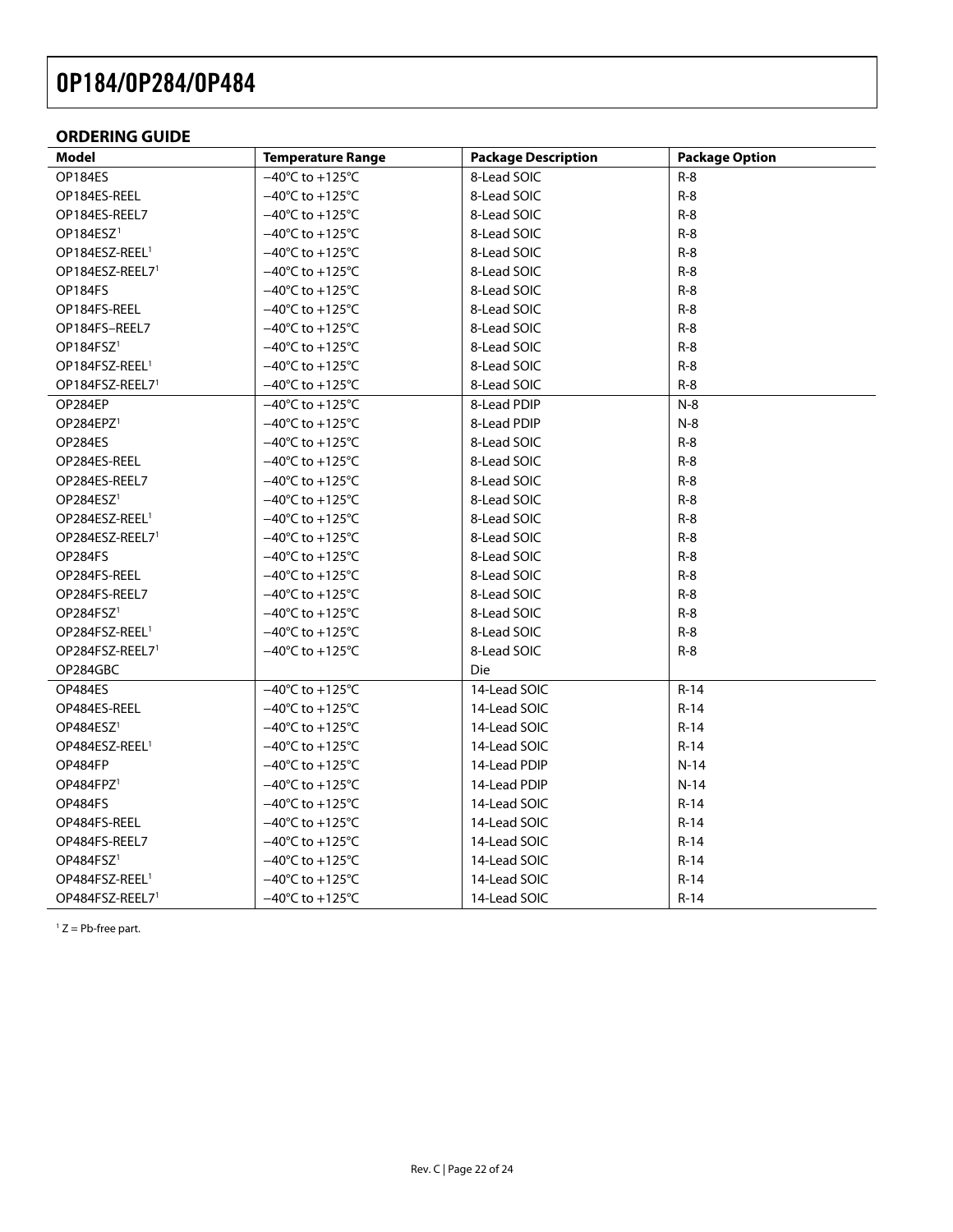### **NOTES**